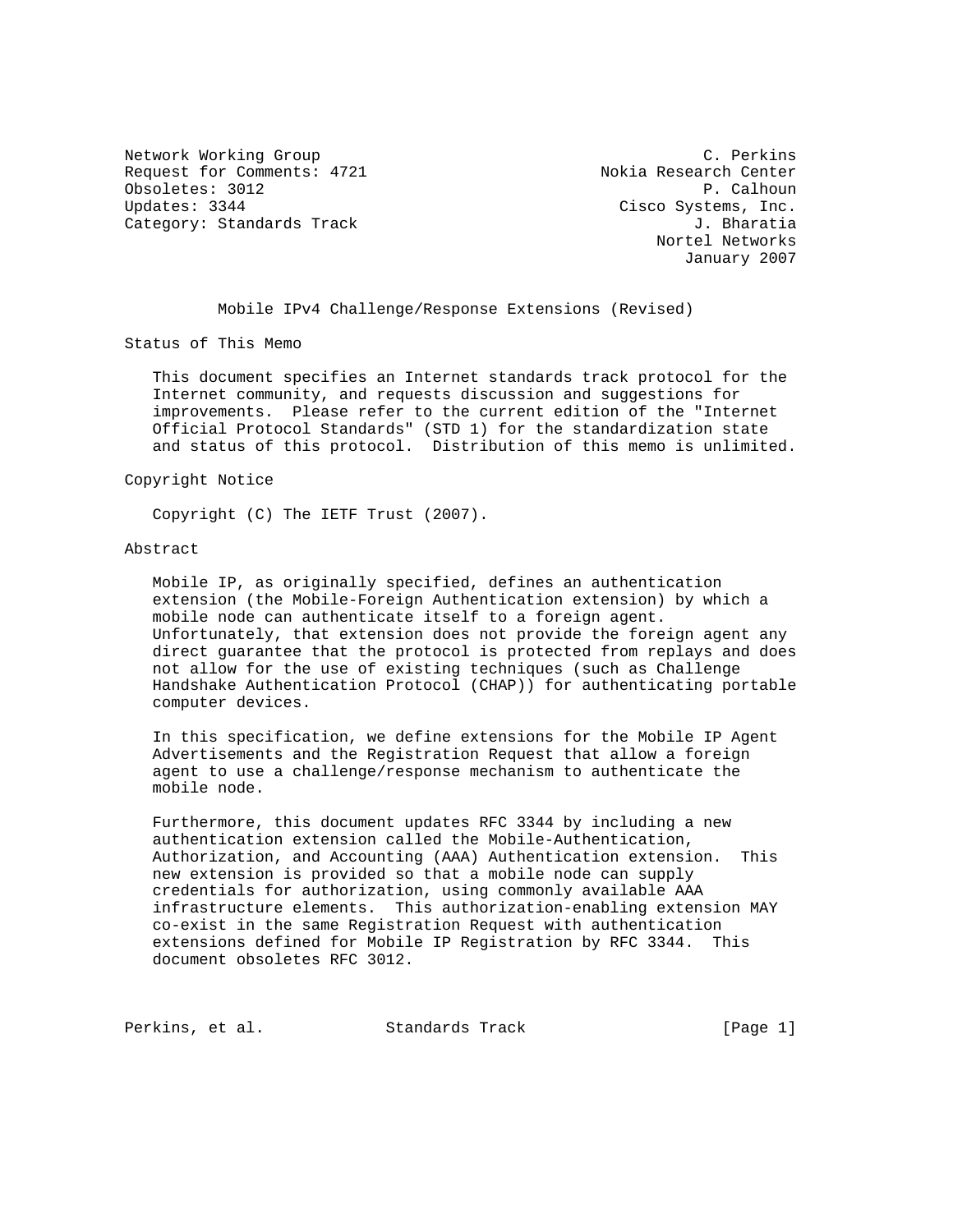# Table of Contents

|  | 2. Mobile IP Agent Advertisement Challenge Extension  4         |
|--|-----------------------------------------------------------------|
|  | 2.1. Handling of Solicited Agent Advertisements 4               |
|  |                                                                 |
|  | 3.1. Mobile Node Processing of Registration Requests 5          |
|  | 3.2. Foreign Agent Processing of Registration Requests 6        |
|  | 3.2.1. Foreign Agent Algorithm for Tracking Used                |
|  |                                                                 |
|  | 3.3. Foreign Agent Processing of Registration Replies  9        |
|  | 3.4. Home Agent Processing of Challenge Extensions 10           |
|  | 3.5. Mobile Node Processing of Registration Replies 11          |
|  | 4. Mobile-Foreign Challenge Extension 11                        |
|  | 5. Generalized Mobile IP Authentication Extension 12            |
|  |                                                                 |
|  |                                                                 |
|  |                                                                 |
|  |                                                                 |
|  |                                                                 |
|  |                                                                 |
|  |                                                                 |
|  |                                                                 |
|  |                                                                 |
|  |                                                                 |
|  | Appendix B. Verification Infrastructure 21                      |
|  | Appendix C. Message Flow for FA Challenge Messaging with        |
|  | Mobile-AAA Extension 22                                         |
|  | Appendix D. Message Flow for FA Challenge Messaging with        |
|  | MN-FA Authentication 23                                         |
|  | Appendix E. Example Pseudo-code for Tracking Used Challenges 24 |

#### 1. Introduction

 Mobile IP defines the Mobile-Foreign Authentication extension to allow a mobile node to authenticate itself to a foreign agent. Such authentication mechanisms are mostly external to the principal operation of Mobile IP, since the foreign agent can easily route packets to and from a mobile node whether or not the mobile node is reporting a legitimately owned home address to the foreign agent. Unfortunately, that extension does not provide the foreign agent any direct guarantee that the protocol is protected from replays and does not allow for the use of CHAP [RFC1994] for authenticating portable computer devices. In this specification, we define extensions for the Mobile IP Agent Advertisements and the Registration Request that allow a foreign agent to use a challenge/ response mechanism to authenticate the mobile node. Furthermore, an additional

Perkins, et al. Standards Track [Page 2]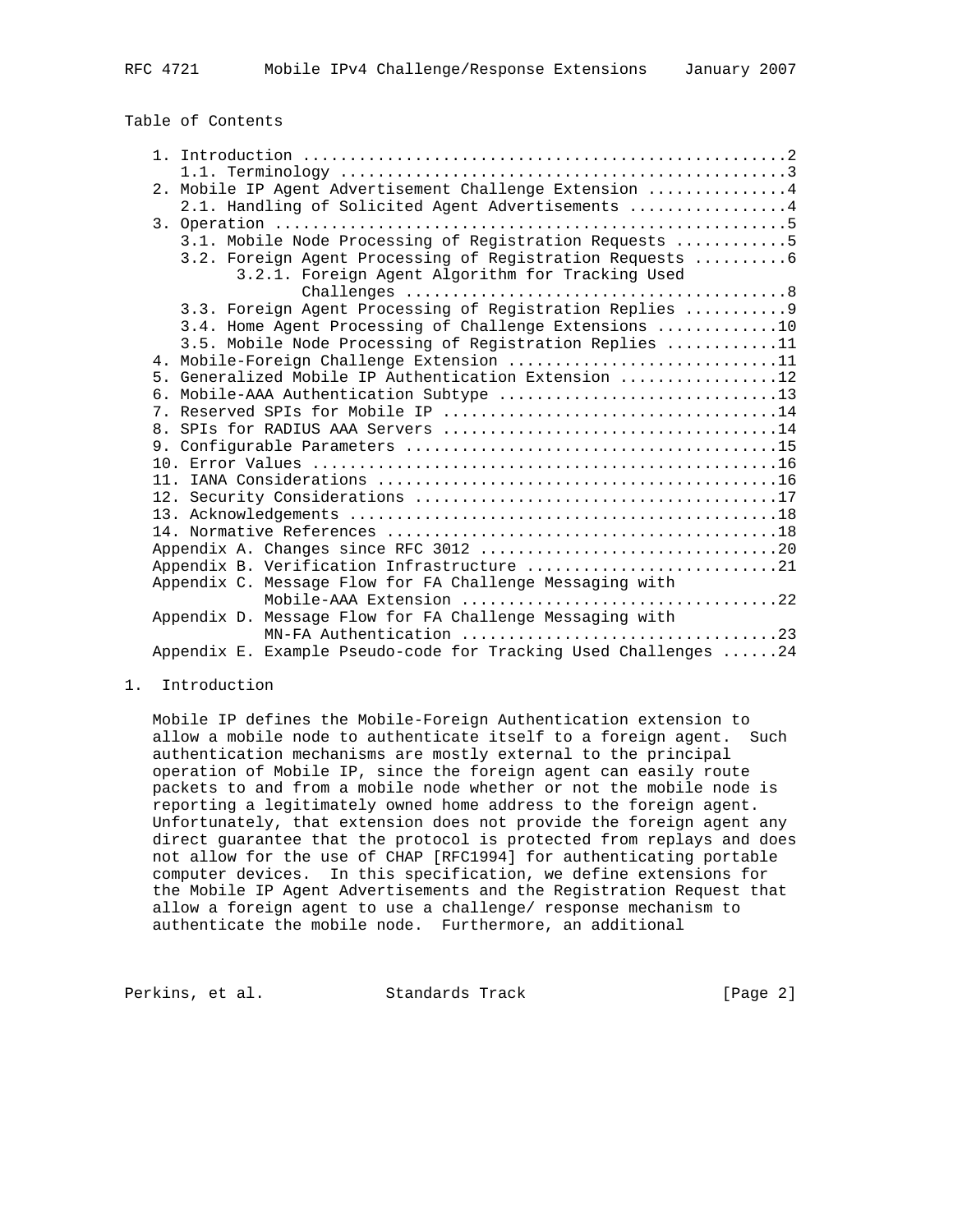authentication extension, the Mobile-AAA authentication extension, is provided so that a mobile node can supply credentials for authorization using commonly available AAA infrastructure elements. The foreign agent may be able to interact with an AAA infrastructure (using protocols outside the scope of this document) to obtain a secure indication that the mobile node is authorized to use the local network resources.

### 1.1. Terminology

 The key words "MUST", "MUST NOT", "REQUIRED", "SHALL", "SHALL NOT", "SHOULD", "SHOULD NOT", "RECOMMENDED", "MAY", and "OPTIONAL" in this document are to be interpreted as described in RFC 2119 [RFC2119].

 This document uses the term Security Parameters Index (SPI) as defined in the base Mobile IP protocol specification [RFC3344]. All SPI values defined in this document refer to values for the SPI as defined in that specification.

 The following additional terminology is used in addition to that defined in [RFC3344]:

previously used challenge:

 The challenge is a previously used challenge if the mobile node sent the same challenge to the foreign agent in a previous Registration Request, and if that previous Registration Request passed all validity checks performed by the foreign agent. The foreign agent may not be able to keep records for all previously used challenges, but see Section 3.2 for minimal requirements.

security association:

A "mobility security association", as defined in [RFC3344].

unknown challenge:

 Any challenge from a particular mobile node that the foreign agent has no record of having put either into one of its recent Agent Advertisements or into a registration reply message to that mobile node.

unused challenge:

 A challenge that has not already been accepted by the foreign agent from the mobile node in the Registration Request, i.e., a challenge that is neither unknown nor previously used.

Perkins, et al. Standards Track [Page 3]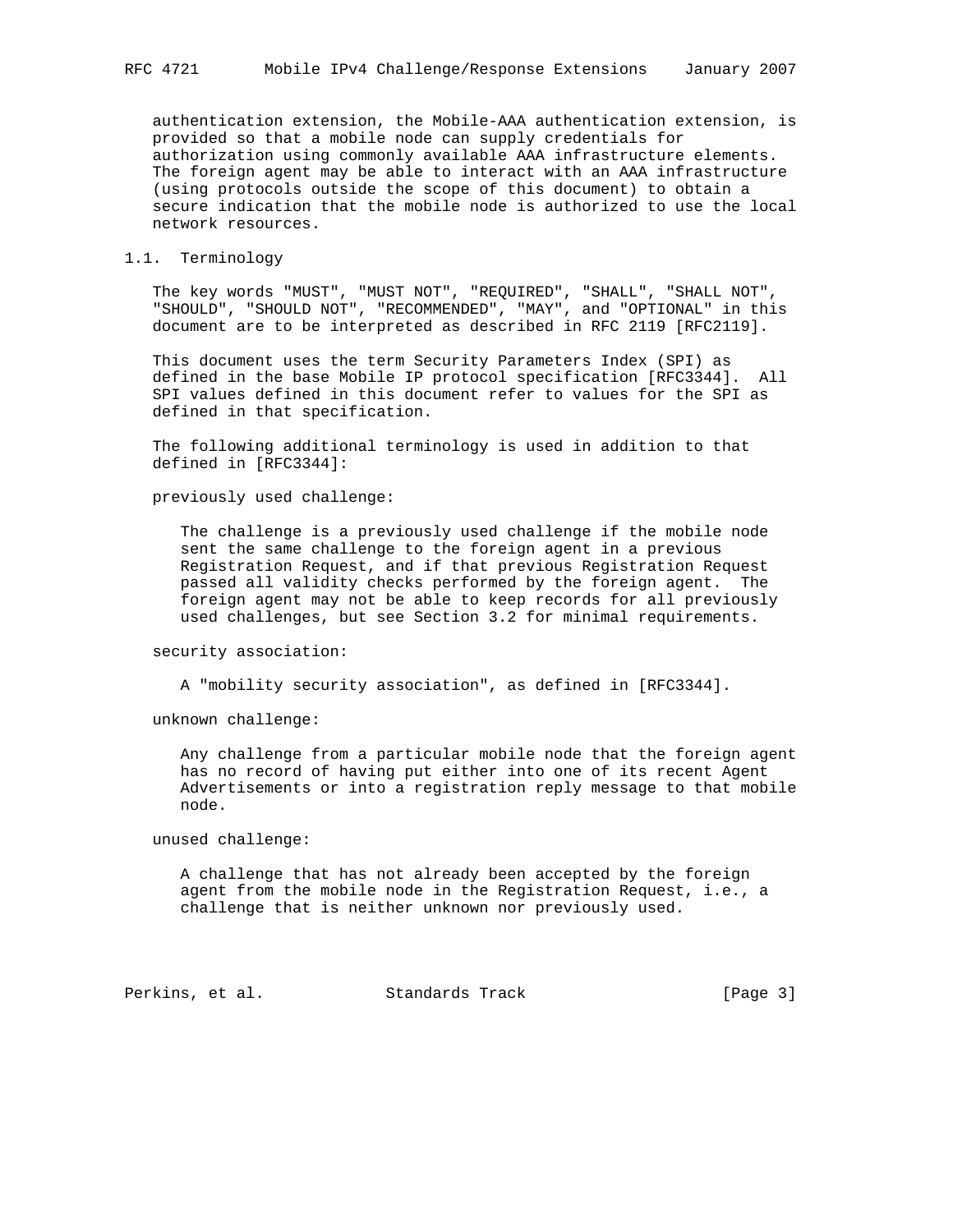2. Mobile IP Agent Advertisement Challenge Extension

 This section defines a new extension to the Router Discovery Protocol [RFC1256] for use by foreign agents that need to issue a challenge for authenticating mobile nodes.

 $0$  and  $1$  and  $2$  3 0 1 2 3 4 5 6 7 8 9 0 1 2 3 4 5 6 7 8 9 0 1 2 3 4 5 6 7 8 9 0 1 +-+-+-+-+-+-+-+-+-+-+-+-+-+-+-+-+-+-+-+-+-+-+-+-+-+-+-+-+-+-+-+-+ Type | Length | Challenge ... +-+-+-+-+-+-+-+-+-+-+-+-+-+-+-+-+-+-+-+-+-+-+-+-+-+-+-+-+-+-+-+-+

Figure 1. The Challenge Extension

Type:

24

Length:

The length of the Challenge value in octets; SHOULD be at least 4.

Challenge:

A random value that SHOULD be at least 32 bits.

 The Challenge extension, illustrated in Figure 1, is inserted in the Agent Advertisements by the foreign agent in order to communicate a previously unused challenge value that can be used by the mobile node to compute an authentication for its next registration request message. The challenge is selected by the foreign agent to provide local assurance that the mobile node is not replaying any earlier registration request. Eastlake et al. [RFC4086] provides more information on generating pseudo-random numbers suitable for use as values for the challenge.

 Note that the storage of different Challenges received in Agent Advertisements from multiple foreign agents is implementation specific and hence out of scope for this specification.

2.1. Handling of Solicited Agent Advertisements

 When a foreign agent generates an Agent Advertisement in response to a Router Solicitation [RFC1256], some additional considerations come into play. According to the Mobile IP base specification [RFC3344], the resulting Agent Advertisement may be either multicast or unicast.

Perkins, et al. Standards Track [Page 4]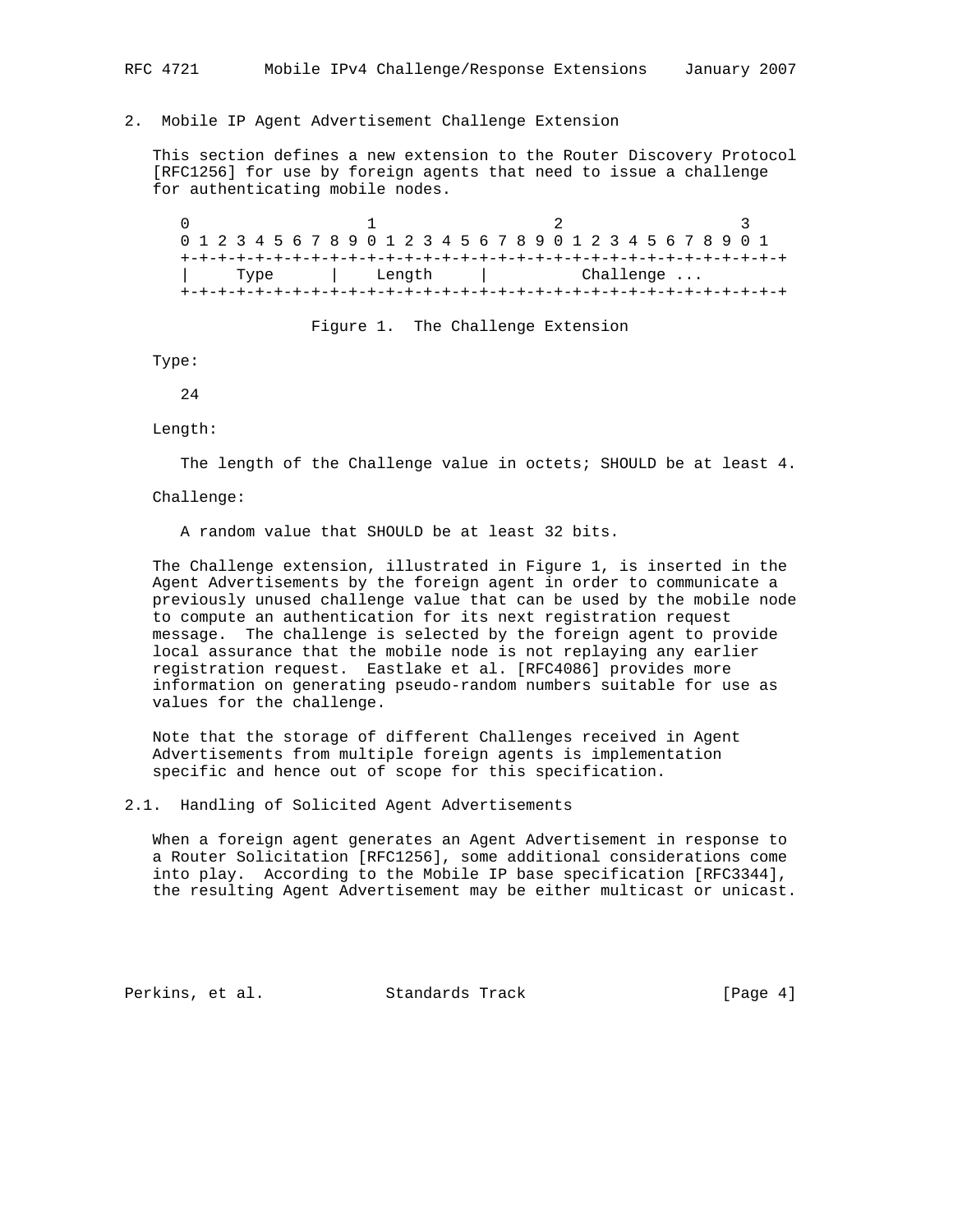If the solicited Agent Advertisement is multicast, the foreign agent MUST NOT generate a new Challenge value and update its window of remembered advertised Challenges. It must instead re-use the most recent of the CHALLENGE\_WINDOW Advertisement Challenge values (Section 9).

 If the agent advertisement is unicast back to the soliciting mobile node, it MUST be handled as follows: If the challenge most recently unicast to the soliciting mobile node has not been previously used (as defined in Section 1.1), it SHOULD be repeated in the newly issued unicast agent advertisement. Otherwise, a new challenge MUST be generated and remembered as the most recent challenge issued to the mobile node. For further discussion of this, see Section 12.

3. Operation

 This section describes modifications to the Mobile IP registration process [RFC3344] that may occur after the foreign agent issues a Mobile IP Agent Advertisement containing the Challenge on its local link. See Appendix C for a diagram showing the canonical message flow for messages related to the processing of the foreign agent challenge values.

3.1. Mobile Node Processing of Registration Requests

 Retransmission behavior for Registration Requests is identical to that specified in Mobile IP specification [RFC3344]. A retransmitted Registration Request MAY use the same Challenge value as given in the original Registration Request.

 Whenever the Agent Advertisement contains the Challenge extension, if the mobile node does not have a security association with the foreign agent, then it MUST include the Challenge value in a Mobile-Foreign Challenge extension to the Registration Request message. If, on the other hand, the mobile node does have a security association with the foreign agent, it SHOULD include the Challenge value in its Registration Request message.

 If the mobile node has a security association with the Foreign Agent, it MUST include a Mobile-Foreign Authentication extension in its Registration Request message, according to the base Mobile IP specification [RFC3344]. When the Registration Request contains the Mobile-Foreign Challenge extension specified in Section 4, the Mobile-Foreign Authentication MUST follow the Challenge extension in the Registration Request. The mobile node MAY also include the Mobile-AAA Authentication extension.

Perkins, et al. Standards Track [Page 5]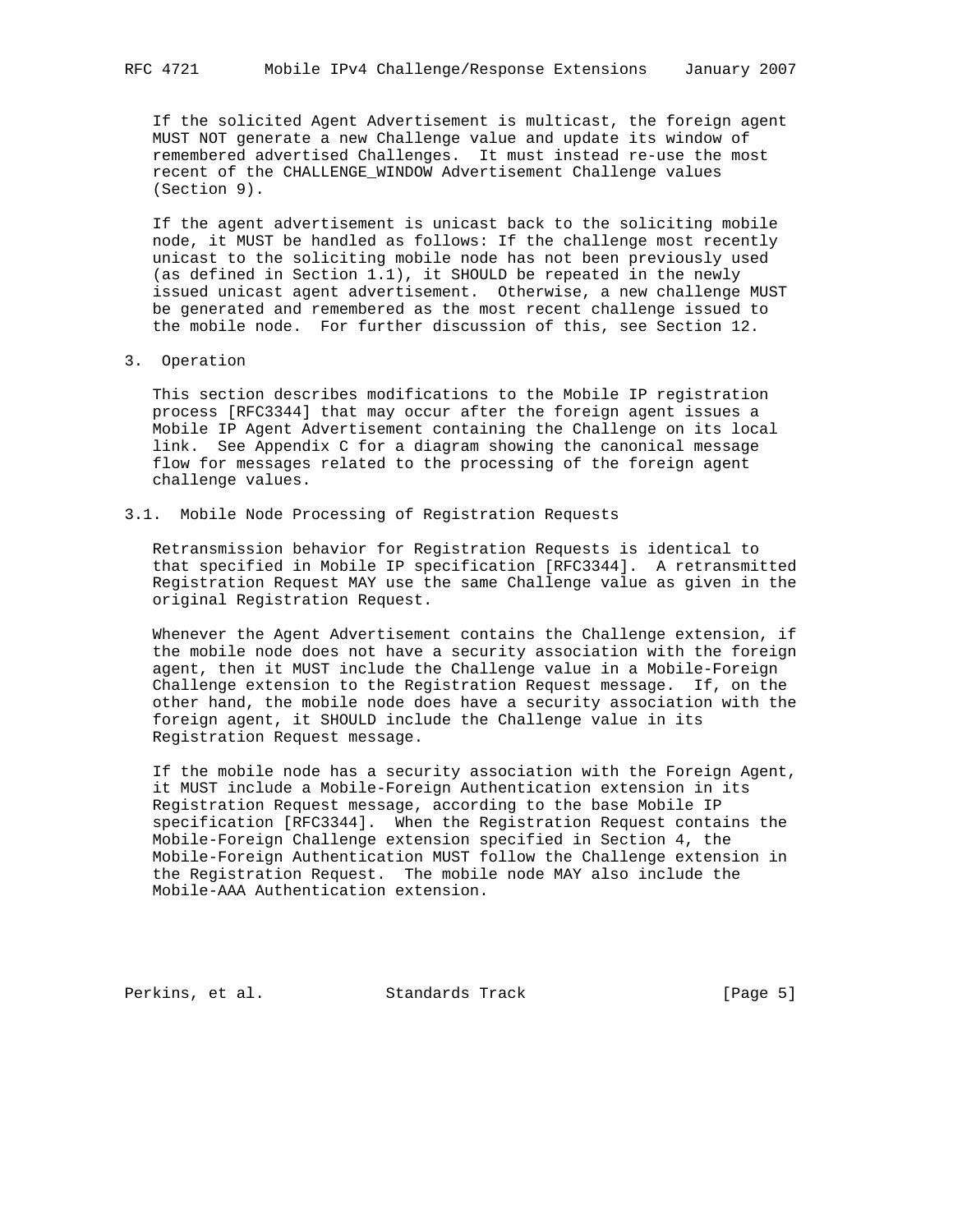If both the Mobile-Foreign Authentication and the Mobile-AAA Authentication extensions are present, the Mobile-Foreign Challenge extension MUST precede the Mobile-AAA Authentication extension, and the Mobile-AAA Authentication extension MUST precede the Mobile- Foreign Authentication extension.

 If the mobile node does not have a security association with the foreign agent, the mobile node MUST include the Mobile-AAA Authentication extension as, defined in Section 6, when it includes the Mobile-Foreign Challenge extension. In addition, the mobile node SHOULD include the NAI extension [RFC2794] to enable the foreign agent to make use of available verification infrastructure that requires this. The SPI field of the Mobile-AAA Authentication extension specifies the particular secret and algorithm (shared between the mobile node and the verification infrastructure) that must be used to perform the authentication. If the SPI value is chosen as CHAP\_SPI (see Section 9), then the mobile node specifies CHAP-style authentication [RFC1994] using MD5 [RFC1321].

 In either case, the Mobile-Foreign Challenge extension followed by one of the above specified authentication extensions MUST follow the Mobile-Home Authentication extension, if present.

 A mobile node MAY include the Mobile-AAA Authentication extension in the Registration Request when the mobile node registers directly with its home agent (using a co-located care-of address). In this case, the mobile node uses an SPI value of CHAP\_SPI (Section 8) in the Mobile Node-Authentication, Authorization, and Accounting (MN-AAA) Authentication extension and MUST NOT include the Mobile-Foreign Challenge extension. Also, replay protection for the Registration Request in this case is provided by the Identification field defined by [RFC3344].

### 3.2. Foreign Agent Processing of Registration Requests

 Upon receipt of the Registration Request, if the foreign agent has issued a Challenge as part of its Agent Advertisements, and if it does not have a security association with the mobile node, then the foreign agent SHOULD check that the Mobile-Foreign Challenge extension exists, and that it contains a challenge value previously unused by the mobile node. This ensures that the mobile node is not attempting to replay a previous advertisement and authentication. In this case, if the Registration Request does not include a Challenge extension, the foreign agent MUST send a Registration Reply with the Code field set to missing\_challenge.

Perkins, et al. Standards Track [Page 6]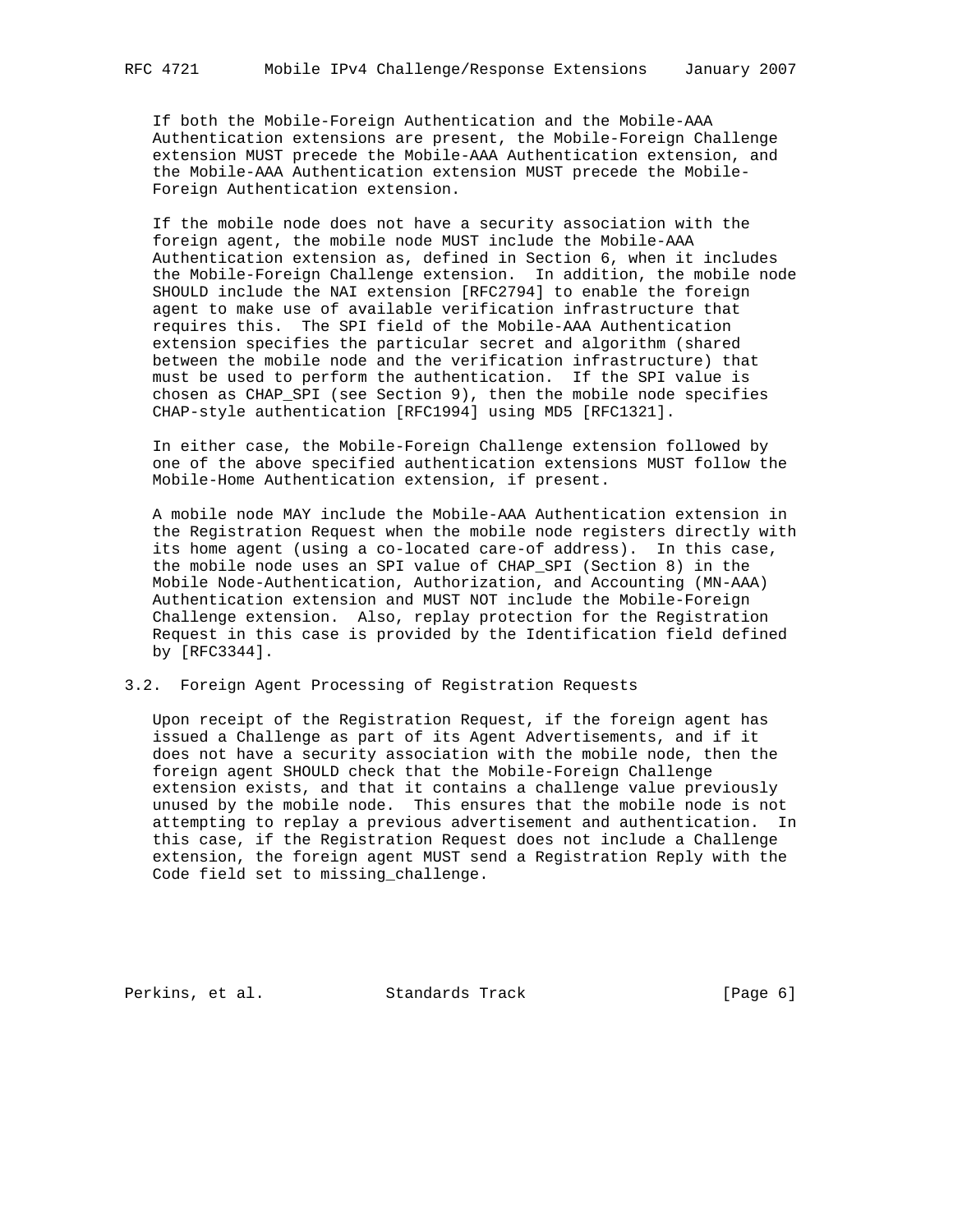If a mobile node retransmits a Registration Request with the same Challenge extension, and if the foreign agent still has a pending Registration Request record in effect for the mobile node, then the foreign agent forwards the Registration Request to the Home Agent again. The foreign agent SHOULD check that the mobile node is actually performing a retransmission, by verifying that the relevant fields of the retransmitted request (including, if present, the mobile node NAI extension [RFC2794]) are the same as represented in the visitor list entry for the pending Registration Request (Section 3.7.1 of [RFC3344]). This verification MUST NOT include the "remaining Lifetime of the pending registration" or the Identification field, since those values are likely to change even for requests that are merely retransmissions and not new Registration Requests. In all other circumstances, if the foreign agent receives a Registration Request with a Challenge extension containing a Challenge value previously used by that mobile node, the foreign agent SHOULD send a Registration Reply to the mobile node, containing the Code value stale\_challenge.

 The foreign agent MUST NOT accept any Challenge in the Registration Request unless it was offered in the last Registration Reply or unicast Agent Advertisement sent to the mobile node or advertised as one of the last CHALLENGE\_WINDOW (see Section 9) Challenge values inserted into the immediately preceding Agent Advertisements. If the Challenge is not one of the recently advertised values, the foreign Agent SHOULD send a Registration Reply with Code value unknown\_challenge (see Section 10). The foreign agent MUST maintain the last challenge used by each mobile node that has registered using any one of the last CHALLENGE\_WINDOW challenge values. This last challenge value can be stored as part of the mobile node's registration records. Also, see Section 3.2.1 for a possible algorithm that can be used to satisfy this requirement.

 Furthermore, the foreign agent MUST check that there is either a Mobile-Foreign or a Mobile-AAA Authentication extension after the Challenge extension. Any registration message containing the Challenge extension without either of these authentication extensions MUST be silently discarded. If the registration message contains a Mobile-Foreign Authentication extension with an incorrect authenticator that fails verification, the foreign agent MAY send a Registration Reply to the mobile node with Code value mobile node failed authentication (see Section 10).

 If the Mobile-AAA Authentication extension (see Section 6) is present in the message, or if a Network Access Identifier (NAI) extension is included indicating that the mobile node belongs to a different administrative domain, the foreign agent may take actions outside the scope of this protocol specification to carry out the authentication

Perkins, et al. Standards Track [Page 7]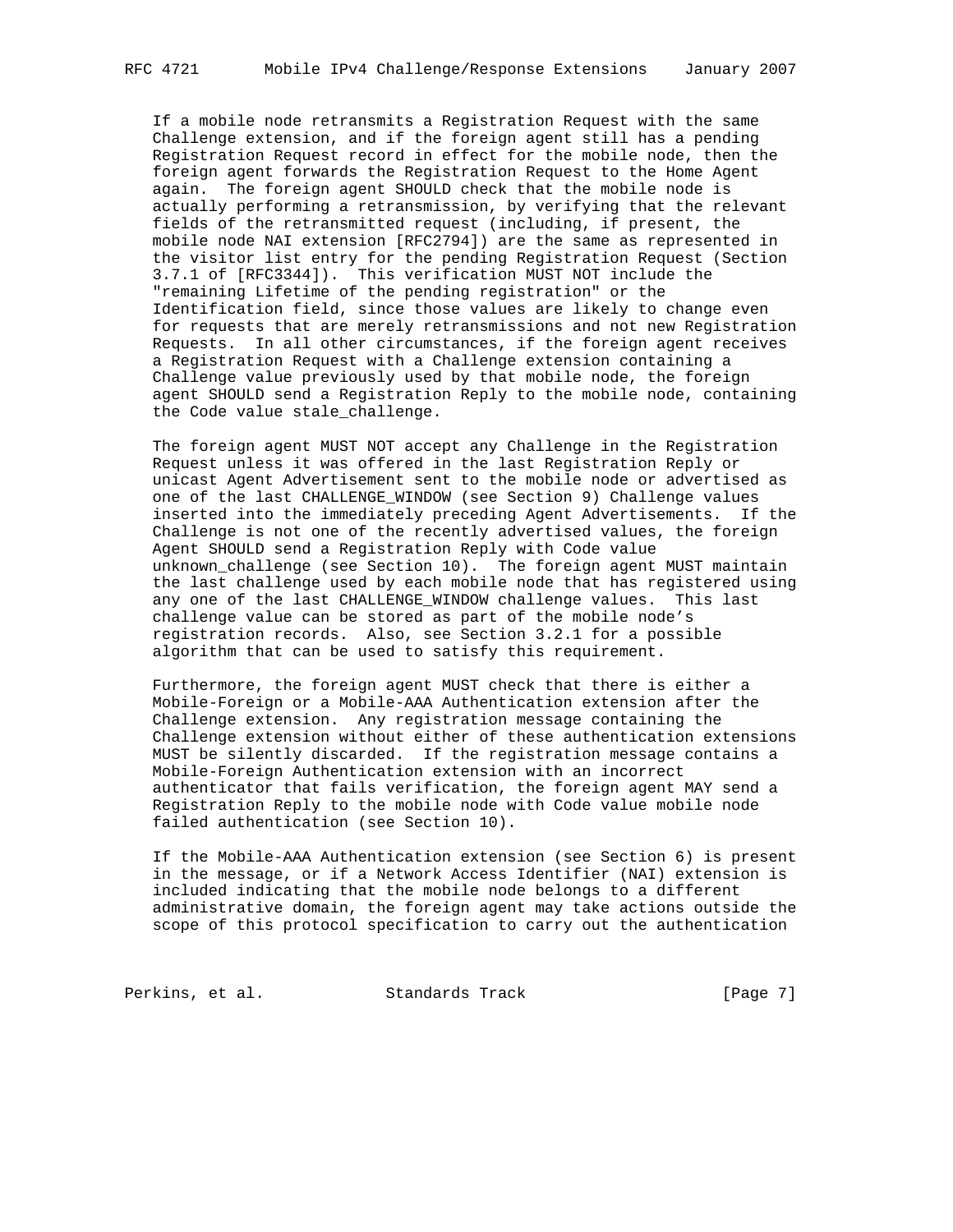of the mobile node. If the registration message contains a Mobile- AAA Authentication extension with an incorrect authenticator that fails verification, the foreign agent MAY send a Registration Reply to the mobile node with Code value fa\_bad\_aaa\_auth. If the Mobile- AAA Authentication extension is present in the Registration Request, the foreign agent MUST NOT remove the Mobile-AAA Authentication extension and the Mobile-Foreign Challenge extension from the Registration Request before forwarding to the home agent. Appendix C provides an example of an action that could be taken by a foreign agent.

 In the event that the Challenge extension is authenticated through the Mobile-Foreign Authentication extension and the Mobile-AAA Authentication extension is not present, the foreign agent MAY remove the Challenge extension from the Registration Request without disturbing the authentication value used for the computation. If the Mobile-AAA Authentication extension is present and a security association exists between the foreign agent and the home agent, the Mobile-Foreign Challenge extension and the Mobile-AAA Authentication extension MUST precede the Foreign-Home Authentication extension.

 If the foreign agent does remove the Challenge extension and applicable authentication from the Registration Request message, then it SHOULD store the Identification field from the Registration Request message as part of its record-keeping information about the particular mobile node in order to protect against replays.

3.2.1. Foreign Agent Algorithm for Tracking Used Challenges

 If the foreign agent maintains a large CHALLENGE\_WINDOW, it becomes more important for scalability purposes to compare incoming challenges efficiently against the set of Challenge values that have been advertised recently. This can be done by keeping the Challenge values in order of advertisement, and by making use of the mandated behavior that mobile nodes MUST NOT use Challenge values that were advertised before the last advertised Challenge value that the mobile node attempted to use. The pseudo-code in Appendix E accomplishes this objective. The maximum amount of total storage required by this algorithm is equal to Size\*(CHALLENGE\_WINDOW + (2\*N)), where N is the current number of mobile nodes for which the foreign agent is storing challenge values. Note that whenever the stored challenge value is no longer in the CHALLENGE\_WINDOW, it can be deleted from the foreign agent's records, perhaps along with all other registration information for the mobile node if it is no longer registered.

Perkins, et al. Standards Track [Page 8]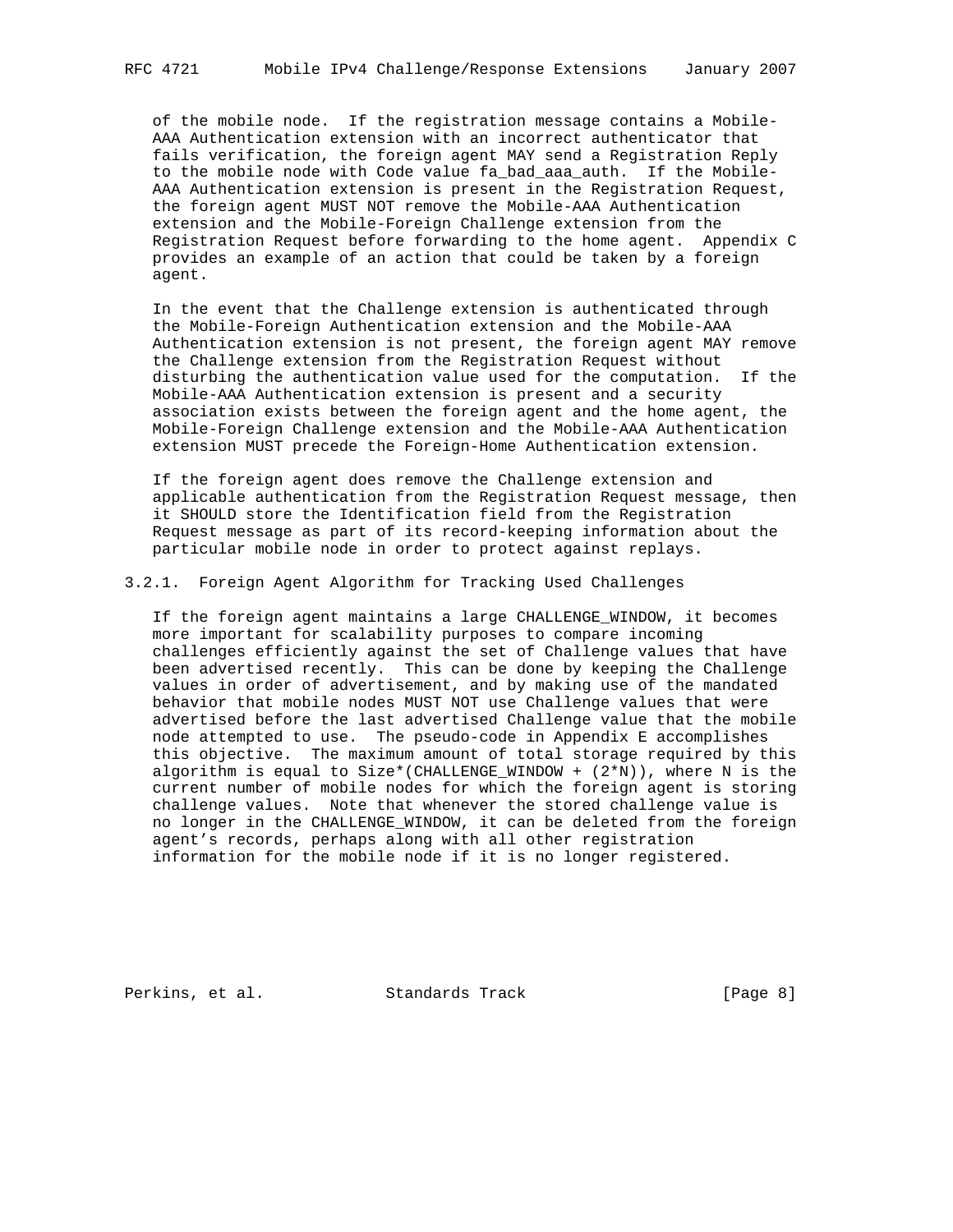It is presumed that the foreign agent keeps an array of advertised Challenges, a record of the last advertised challenge used by a mobile node, and also a record of the last challenge provided to a mobile node in a Registration Reply or unicast Agent Advertisement.

 To meet the security obligations outlined in Section 12, the foreign agent SHOULD use one of the already stored, previously unused challenges when responding to an unauthenticated Registration Request or Agent Solicitation. If none of the already stored challenges are previously unused, the foreign agent SHOULD generate a new challenge, include it in the response, and store it in the per-Mobile data structure.

3.3. Foreign Agent Processing of Registration Replies

 The foreign agent SHOULD include a new Mobile-Foreign Challenge extension in any Registration Reply, successful or not. If the foreign agent includes this extension in a successful Registration Reply, the extension SHOULD precede a Mobile-Foreign authentication extension if present. Suppose that the Registration Reply includes a Challenge extension from the home agent, and that the foreign agent wishes to include another Challenge extension with the Registration Reply for use by the mobile node. In that case, the foreign agent MUST delete the Challenge extension from the home agent from the Registration Reply, along with any Foreign-Home authentication extension, before appending the new Challenge extension to the Registration Reply.

 One example of a situation where the foreign agent MAY omit the inclusion of a Mobile-Foreign Challenge extension in the Registration Reply would be when a new challenge has been multicast recently.

 If a foreign agent has conditions in which it omits the inclusion of a Mobile-Foreign Challenge extension in the Registration Reply, it still MUST respond with an agent advertisement containing a previously unused challenge in response to a subsequent agent solicitation from the same mobile node. Otherwise (when the said conditions are not met), the foreign agent MUST include a previously unused challenge in any Registration Reply, successful or not.

 If the foreign agent does not remove the Challenge extension from the Registration Request received from the mobile node, then the foreign agent SHOULD store the Challenge value as part of the pending registration request list [RFC3344]. Also, if the Registration Reply coming from the home agent does not include the Challenge extension, the foreign agent SHOULD NOT reject the registration request. If the Challenge extension is present in the Registration Reply, it MUST be the same Challenge value that was included in the Registration Reply

Perkins, et al. Standards Track [Page 9]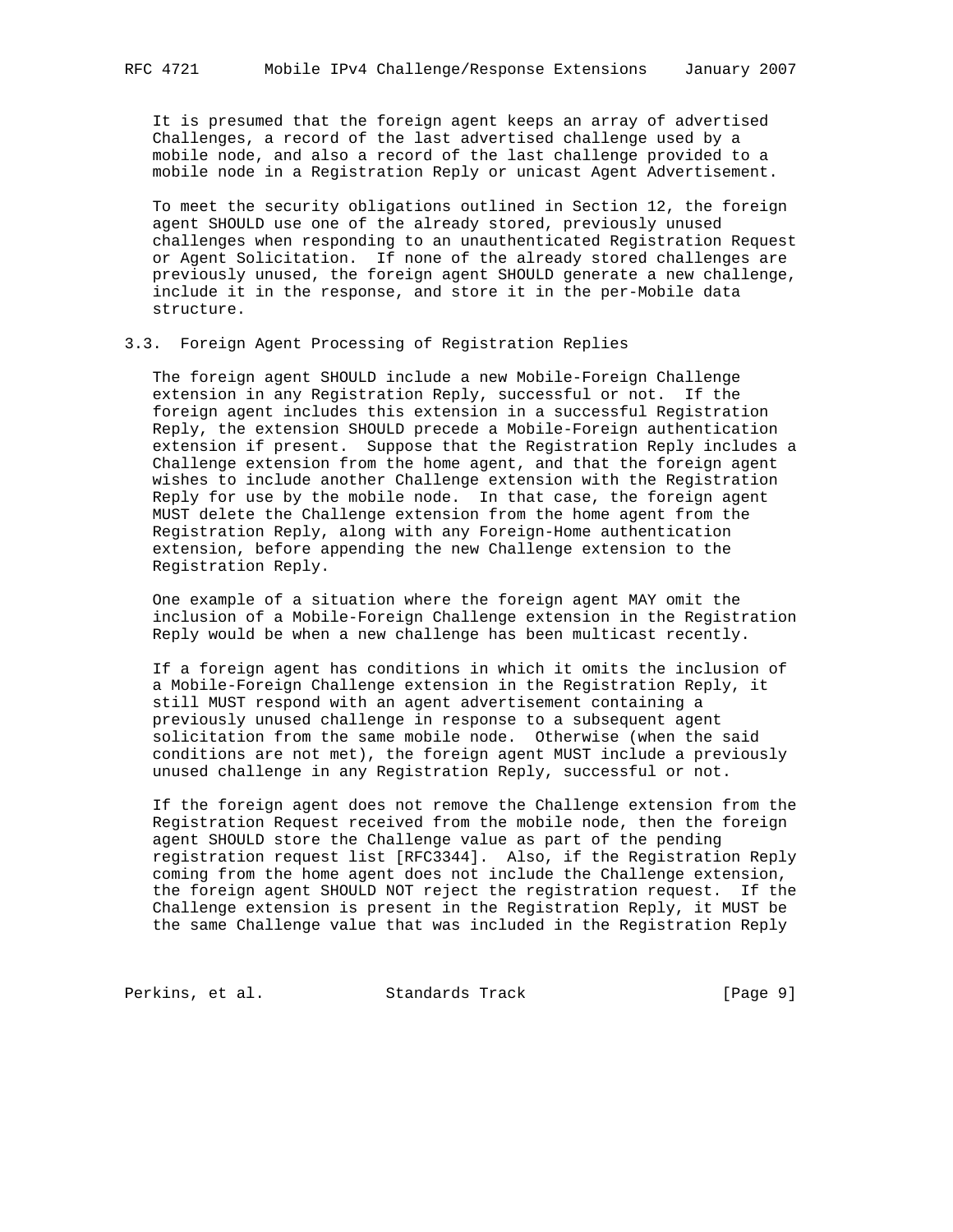received from the home agent, the foreign agent MUST insert a Foreign Agent (FA) Error extension with Status value ha\_wrong\_challenge in the Registration Reply sent to the mobile node (see Section 10).

 A mobile node MUST be prepared to use a challenge from a unicast or multicast Agent Advertisement in lieu of one returned in a Registration Reply, and it MUST solicit for one if it has not already received one either in a Registration Reply or a recent advertisement.

 If the foreign agent receives a Registration Reply with the Code value ha\_bad\_aaa\_auth, the Registration Reply with this Code value MUST be relayed to the mobile node. In this document, whenever the foreign agent is required to reject a Registration Request, it MUST put the given code in the usual Code field of the Registration Reply, unless the Registration Reply has already been received from the home agent. In this case, the foreign agent MUST preserve the value of the Code field set by the home agent and MUST put its own rejection code in the Status field of the FA Error extension (defined in [RFC4636]).

#### 3.4. Home Agent Processing of Challenge Extensions

 If the home agent receives a Registration Request with the Mobile- Foreign Challenge extension and recognizes the extension, the home agent MUST include the Challenge extension in the Registration Reply. The Challenge extension MUST be placed after the Mobile-Home authentication extension, and the extension SHOULD be authenticated by a Foreign-Home Authentication extension.

 The home agent may receive a Registration Request with the Mobile-AAA Authentication extension. If the Mobile-AAA Authentication extension is used by the home agent as an authorization-enabling extension and the verification fails due to an incorrect authenticator, the home agent MAY reject the Registration Reply with the error code ha\_bad\_aaa\_auth.

 Since the extension type for the Challenge extension is within the range 128-255, the home agent MUST process such a Registration Request even if it does not recognize the Challenge extension [RFC3344]. In this case, the home agent will send a Registration Reply to the foreign agent that does not include the Challenge extension.

Perkins, et al. Standards Track [Page 10]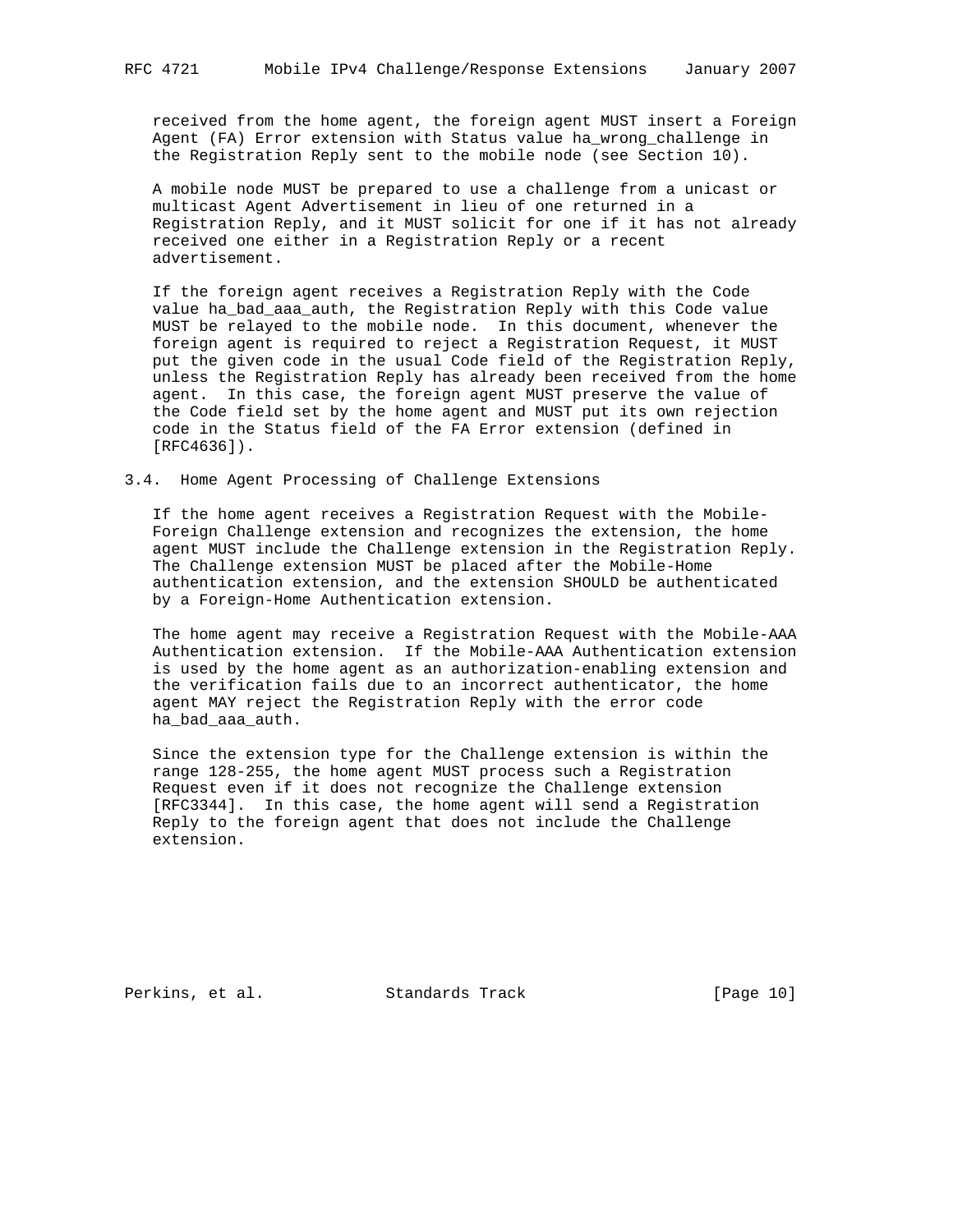## 3.5. Mobile Node Processing of Registration Replies

 A mobile node might receive the error code in the Registration Reply from the foreign agent as a response to the Registration Request. The error codes are defined in Section 10.

 In any case, if the mobile node attempts to register again after such an error, it MUST use a new Challenge value in such a registration, obtained either from an Agent Advertisement, or from a Challenge extension to the Registration Reply containing the error.

 In the co-located care-of address mode, the mobile node receives a Registration Reply without the Challenge extension and processes the Registration Reply as specified in [RFC3344]. In this case, when the mobile node includes the MN-AAA Authentication Extension, the Challenge value 0 is recommended for the authenticator computation mentioned in Section 8.

### 4. Mobile-Foreign Challenge Extension

 This section specifies a new Mobile IP Registration extension that is used to satisfy a Challenge in an Agent Advertisement. The Challenge extension to the Registration Request message is used to indicate the challenge that the mobile node is attempting to satisfy.

 $0$  and  $1$  and  $2$  3 0 1 2 3 4 5 6 7 8 9 0 1 2 3 4 5 6 7 8 9 0 1 2 3 4 5 6 7 8 9 0 1 +-+-+-+-+-+-+-+-+-+-+-+-+-+-+-+-+-+-+-+-+-+-+-+-+-+-+-+-+-+-+-+-+ | Type | Length | Challenge ... +-+-+-+-+-+-+-+-+-+-+-+-+-+-+-+-+-+-+-+-+-+-+-+-+-+-+-+-+-+-+-+-+

Figure 2. The Mobile-Foreign Challenge Extension

### Type:

132 (skippable). (See [RFC3344]).

Length:

Length of the Challenge value.

Challenge:

 The Challenge field is copied from the Challenge field found in the received Challenge extension.

 Suppose that the mobile node has successfully registered using one of the Challenge Values within the CHALLENGE\_WINDOW values advertised by

Perkins, et al. Standards Track [Page 11]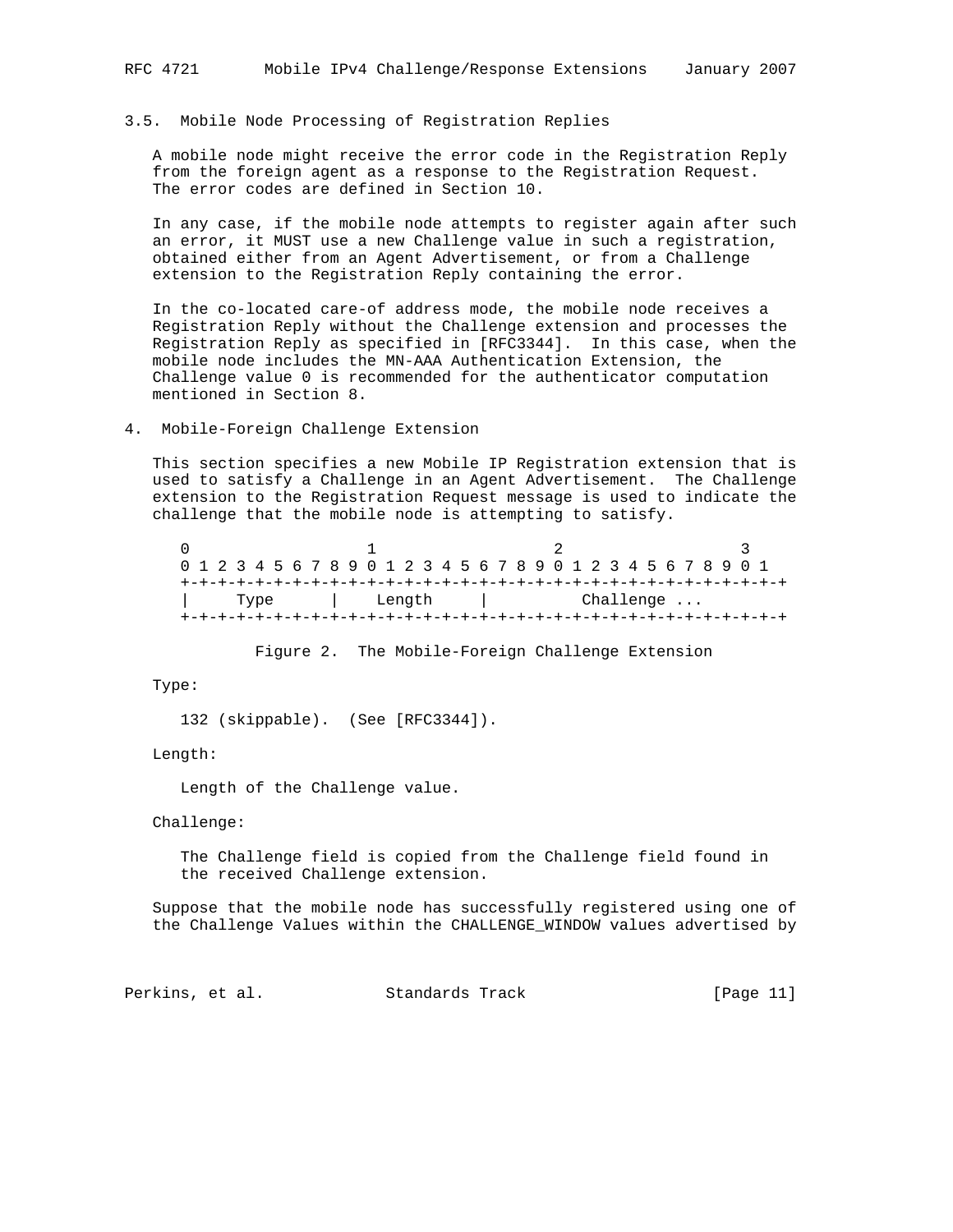the foreign agent. In that case, in any new Registration Request the mobile node MUST NOT use any Challenge Value that was advertised by the foreign agent before the Challenge Value in the mobile node's last Registration Request.

## 5. Generalized Mobile IP Authentication Extension

 Several new authentication extensions have been designed for various control messages proposed for extensions to Mobile IP. A new authentication extension is required for a mobile node to present its credentials to any other entity other than the ones already defined; the only entities defined in the base Mobile IP specification [RFC3344] are the home agent and the foreign agent. The purpose of the generalized authentication extension defined here is to collect together data for all such new authentication applications into a single extension type with subtypes.

| 0 1 2 3 4 5 6 7 8 9 0 1 2 3 4 5 6 7 8 9 0 1 2 3 4 5 6 7 8 9 0 1 |                            |        |  |
|-----------------------------------------------------------------|----------------------------|--------|--|
|                                                                 | +-+-+-+-+-+-+-+-+-+-+-+-+- |        |  |
| Type                                                            | Subtype                    | Length |  |
|                                                                 | -+-+-+-+-+-+-+-+-+-+-+-+   |        |  |
|                                                                 | <b>SPT</b>                 |        |  |
|                                                                 |                            |        |  |
|                                                                 | Authenticator              |        |  |
|                                                                 |                            |        |  |

Figure 3. The Generalized Mobile IP Authentication Extension

Type:

36 (not skippable). (See [RFC3344]).

Subtype:

 A number assigned to identify the kind of endpoints or other characteristics of the particular authentication strategy.

Length:

 4 plus the number of octets in the Authenticator; MUST be at least 20.

### SPI:

Security Parameters Index

Perkins, et al. Standards Track [Page 12]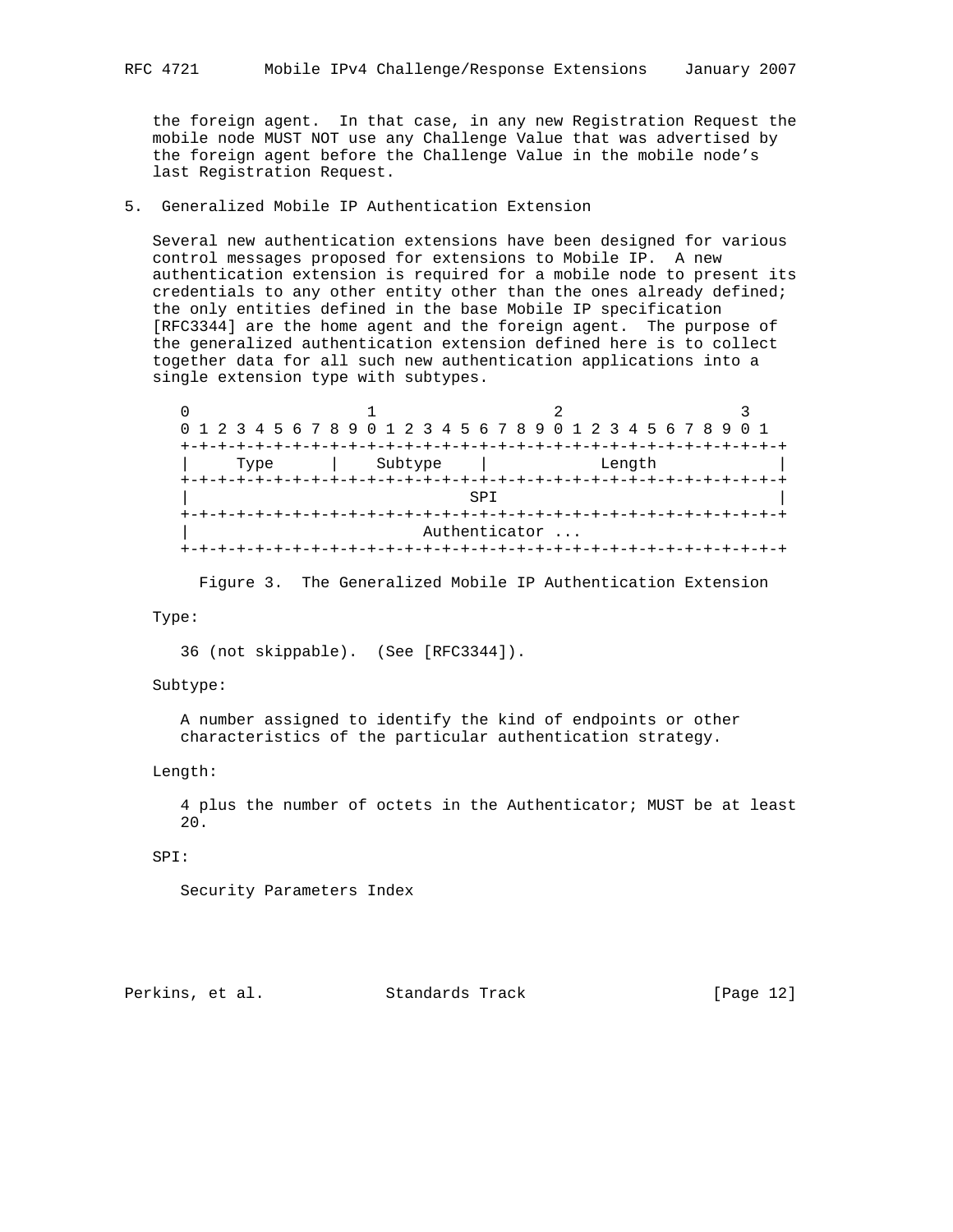Authenticator:

The variable length Authenticator field

- In this document, only one subtype is defined:
- 1 Mobile-AAA Authentication subtype (Hashed Message Authentication Code-MD5 (HMAC-MD5)) (see Section 6).
- 6. Mobile-AAA Authentication Subtype

 The Generalized Authentication extension with subtype 1 will be referred to as a Mobile-AAA Authentication extension. The mobile node MAY include a Mobile-AAA Authentication extension in any Registration Request. This extension MAY co-exist in the same Registration Request with Authentication extensions defined for Mobile IP Registration ([RFC3344]). If the mobile node does not include a Mobile-Foreign Authentication extension, then it MUST include the Mobile-AAA Authentication extension whenever the Challenge extension is present. If both are present, the Mobile-AAA Authentication extension MUST precede the Mobile-Foreign Authentication extension.

 If the Mobile-AAA Authentication extension is present, the Mobile- Home Authentication extension MUST appear prior to the Mobile-AAA Authentication extension. The corresponding response MUST include the Mobile-Home Authentication extension and MUST NOT include the Mobile-AAA Authentication extension.

 The default algorithm for computation of the authenticator is HMAC- MD5 [RFC2104] computed on the following data, in the order shown:

Preceding Mobile IP data || Type, Subtype, Length, SPI

 where the Type, Length, Subtype, and SPI are as shown in Section 5. The Preceding Mobile IP data refers to the UDP payload (the Registration Request or Registration Reply data) and all prior extensions in their entirety. The resulting function call, as described in [RFC2104], would be:

hmac\_md5(data, datalen, Key, KeyLength, authenticator);

 Each mobile node MUST support the ability to produce the authenticator by using HMAC-MD5 as shown. Just as with Mobile IP, it must be possible to configure the use of any arbitrary 32-bit SPI outside of the SPIs in the reserved range 0-255 for selection of this default algorithm.

Perkins, et al. Standards Track [Page 13]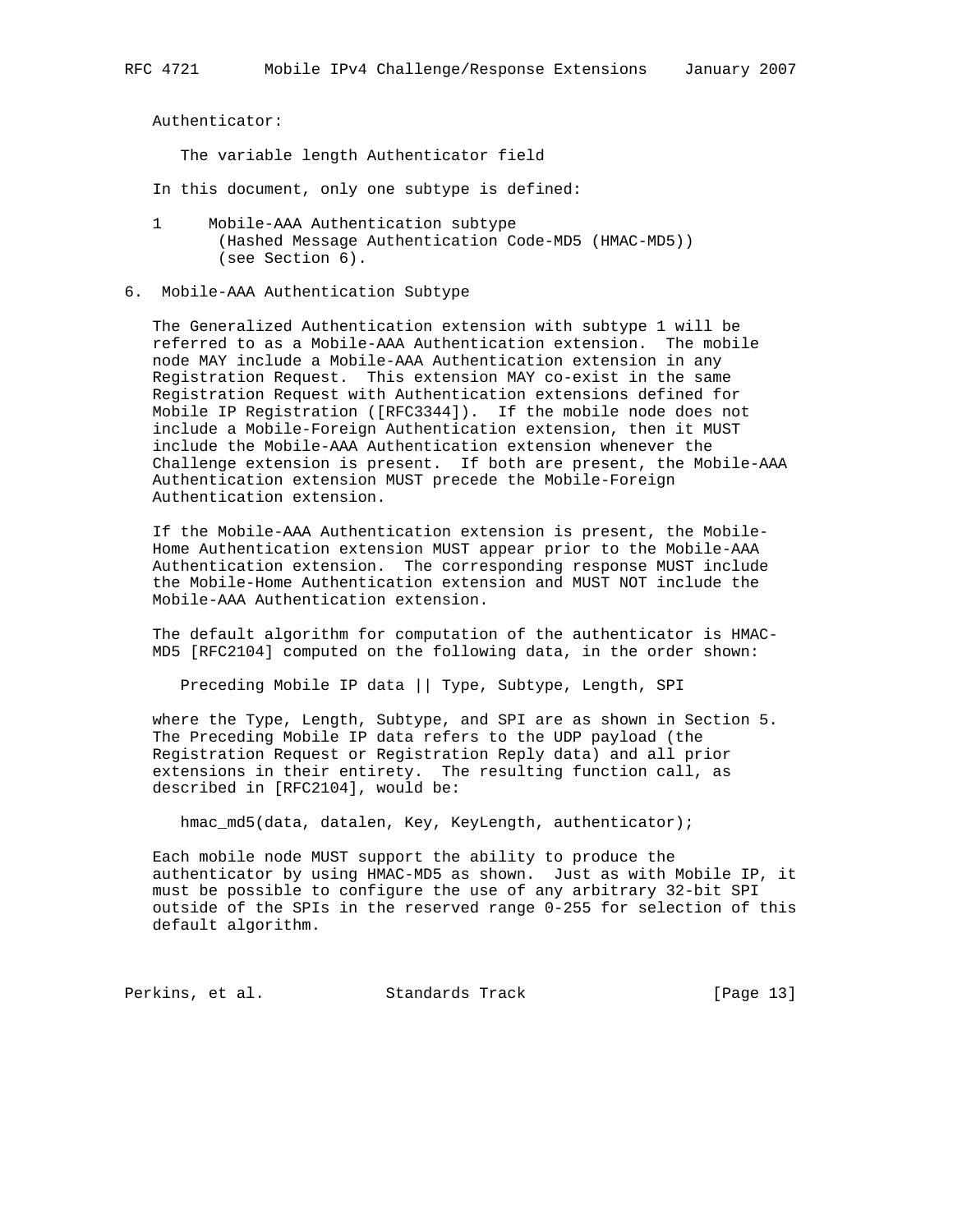## 7. Reserved SPIs for Mobile IP

 Mobile IP defines several authentication extensions for use in Registration Requests and Replies. Each authentication extension carries a Security Parameters Index (SPI) that should be used to index a table of security associations. Values in the range 0-255 are reserved for special use. A list of reserved SPI numbers is to be maintained by IANA at the following URL:

http://www.iana.org/assignments/mobileip-numbers

#### 8. SPIs for RADIUS AAA Servers

 Some AAA servers only admit a single security association and thus do not use the SPI numbers for Mobile IP authentication extensions for use when determining the security association that would be necessary for verifying the authentication information included with the Authentication extension.

 SPI number CHAP\_SPI (see Section 9) is reserved for indicating the following procedure for computing authentication data (called the "authenticator"), which is used by many RADIUS servers [RFC2865] today.

 To compute the authenticator, apply MD5 [RFC1321] computed on the following data, in the order shown:

 High-order octet from Challenge || Key || MD5(Preceding Mobile IP data || Type, Subtype (if present), Length, SPI) || Least-order 237 octets from Challenge

where Type, Length, SPI, and possibly Subtype are the fields of the

 authentication extension in use. For instance, all four of these fields would be in use when SPI == CHAP\_SPI is used with the Generalized Authentication extension. In case of co-located care-of address, the Challenge value 0 is used (refer to Section 3.5). Since the RADIUS protocol cannot carry attributes of length greater than 253, the preceding Mobile IP data, type, subtype (if present), length, and SPI are hashed using MD5. Finally, the least significant 237 octets of the challenge are concatenated. If the challenge has fewer than 238 octets, this algorithm includes the high-order octet in the computation twice but ensures that the challenge is used

Perkins, et al. Standards Track [Page 14]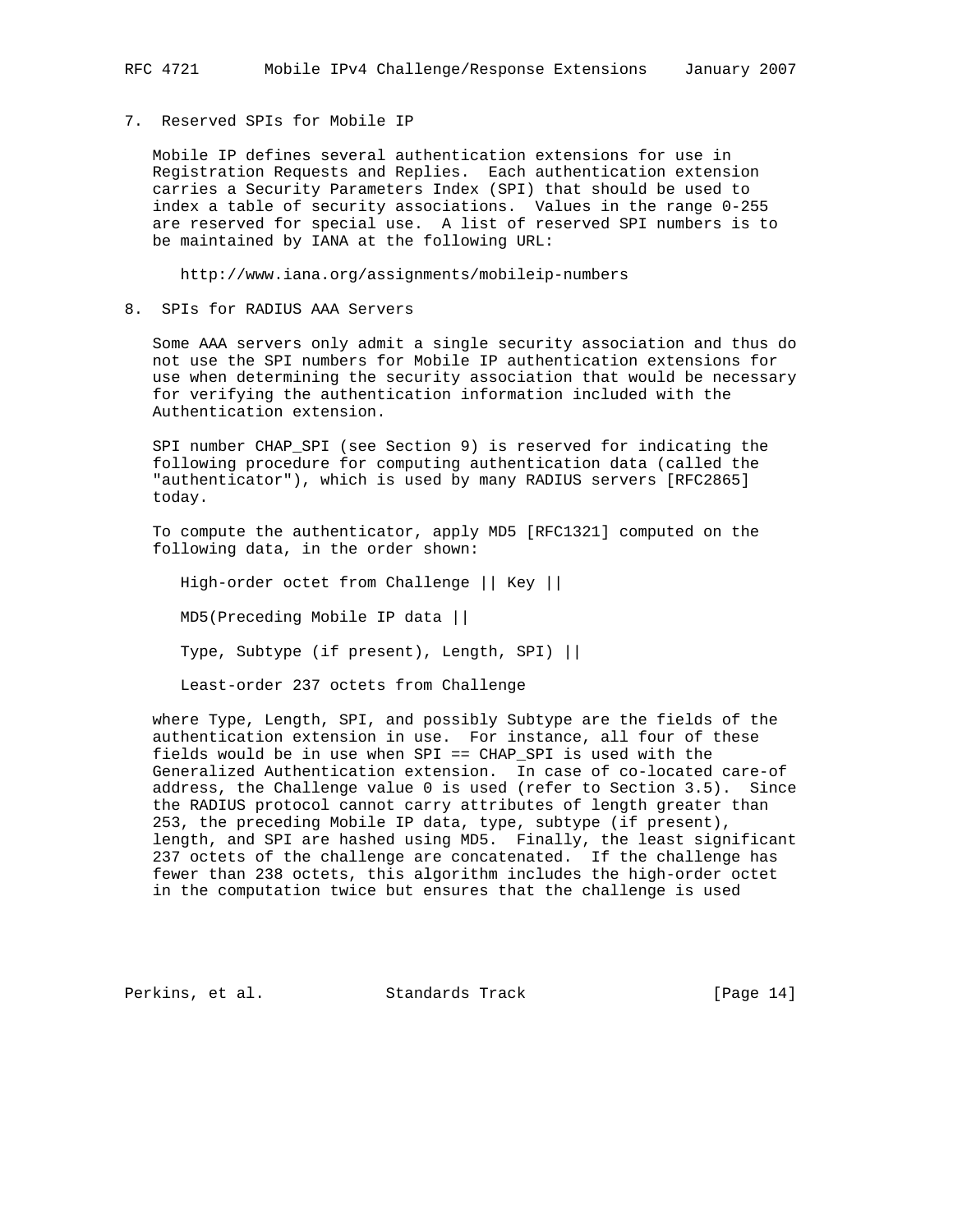exactly as is. Additional padding is never used to increase the length of the challenge; the input data is allowed to be shorter than 237 octets long.

9. Configurable Parameters

 Every Mobile IP agent supporting the extensions defined in this document SHOULD be able to configure each parameter in the following table. Each table entry contains the name of the parameter, the default value, and the section of the document in which the parameter first appears.

| Parameter Name   | Default Value   Section of Document |
|------------------|-------------------------------------|
| CHALLENGE_WINDOW | 3.2                                 |
| CHAP SPI         |                                     |

#### Table 1. Configurable Parameters

 Note that CHALLENGE\_WINDOW SHOULD be at least 2. This makes it far less likely that mobile nodes will register using a Challenge value that is outside the set of values allowable by the foreign agent.

Perkins, et al. Standards Track [Page 15]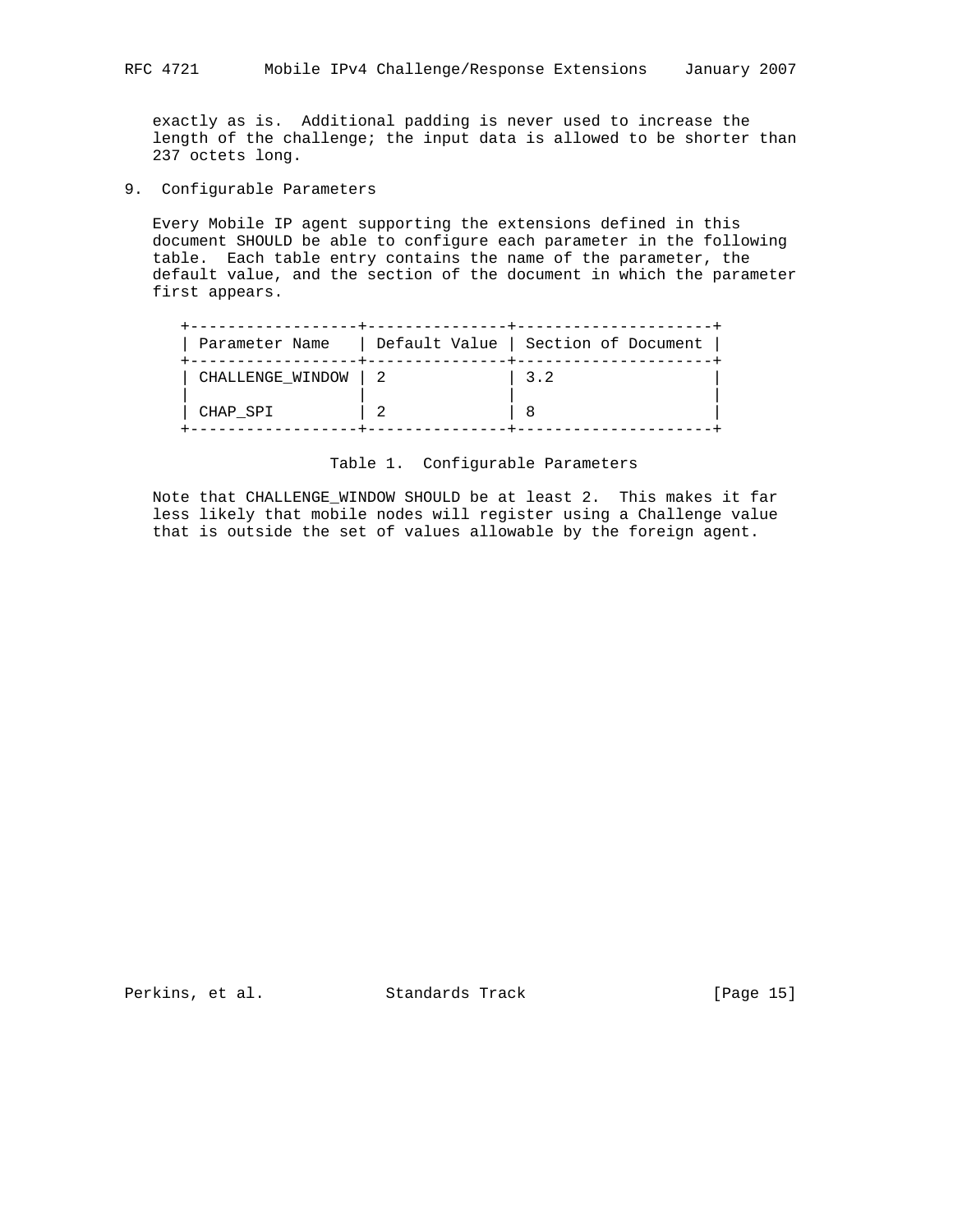## 10. Error Values

 Each entry in the following table contains the name of the Code [RFC3344] to be returned in a Registration Reply, the value for the Code, and the section in which the error is mentioned in this specification.

| Error Name                           |     | Value   Section of Document |
|--------------------------------------|-----|-----------------------------|
| unknown challenge                    | 104 | 3.2                         |
| mobile node failed<br>authentication | 67  | $3.2i$ also see [RFC3344]   |
| missing challenge                    | 105 | 3.1, 3.2                    |
| stale challenge                      | 106 | 3.2                         |
| fa bad aaa auth                      | 108 | 3.2                         |
| ha bad aaa auth                      | 144 | 3.4                         |
| ha wrong challenge                   | 109 | 3.2                         |
|                                      |     |                             |

# Table 2. Error Values

## 11. IANA Considerations

 The following are currently assigned by IANA for RFC 3012 [RFC3012] and are applicable to this document. IANA has recorded these values as part of this document.

 The Generalized Mobile IP Authentication extension defined in Section 5 is a Mobile IP registration extension. IANA has assigned a value of 36 for this extension.

 A new number space is to be created for enumerating subtypes of the Generalized Authentication extension (see Section 5). New subtypes of the Generalized Authentication extension, other than the number (1) for the MN-AAA authentication extension specified in Section 6, must be specified and approved by a designated expert.

Perkins, et al. Standards Track [Page 16]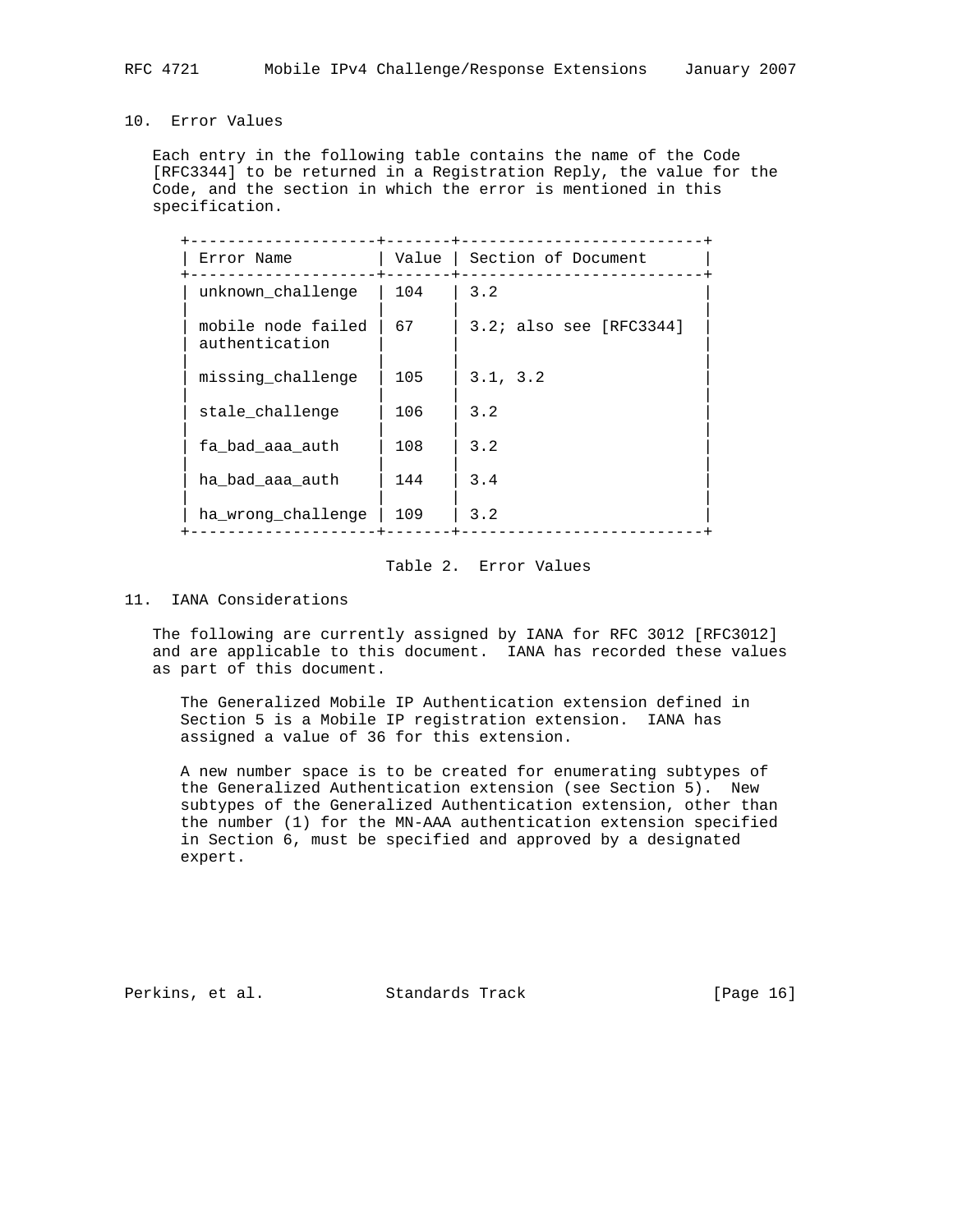The Mobile Node - Foreign Agent (MN-FA) Challenge extension, defined in Section 4, is a router advertisement extension as defined in RFC 1256 [RFC1256] and extended in RFC 3344 [RFC3344]. IANA has assigned a value of 132 for this purpose.

 The Code values defined in Section 10 are error codes as defined in RFC 3344 ([RFC3344]). They correspond to error values conventionally associated with rejection by the foreign agent (i.e., values from the range 64-127). The Code value 67 is a pre-existing value that is to be used in some cases with the extension defined in this specification. IANA has recorded the values as defined in Section 10.

 A new section for enumerating algorithms identified by specific SPIs within the range 0-255 has been added by IANA. The CHAP\_SPI number (2) discussed in Section 8 is assigned from this range of reserved SPI numbers. New assignments from this reserved range must be specified and approved by the Mobile IP working group. SPI number 1 should not be assigned unless in the future the Mobile IP working group decides that SKIP is not important for enumeration in the list of reserved numbers. SPI number 0 should not be assigned.

 Additionally, the new error codes fa\_bad\_aaa\_auth, ha\_bad\_aaa\_auth, and ha\_wrong\_challenge are defined by this document. Among these, ha\_wrong\_challenge may appear in the Status code of the FA Error extension, defined in [RFC4636].

12. Security Considerations

 In the event that a malicious mobile node attempts to replay the authenticator for an old Mobile-Foreign Challenge, the foreign agent would detect it, since the agent always checks whether it has recently advertised the Challenge (see Section 3.2). Allowing mobile nodes with different IP addresses or NAIs to use the same Challenge value does not represent a security vulnerability, as the authentication data provided by the mobile node will be computed over data that is different (at least the mobile node's IP address will vary).

 If the foreign agent chooses a Challenge value (see Section 2) with fewer than 4 octets, the foreign agent SHOULD include the value of the Identification field in the records it maintains for the mobile node. The foreign agent can then determine whether the Registration messages using the short Challenge value are in fact unique and thus assuredly not replayed from any earlier registration.

Perkins, et al. Standards Track [Page 17]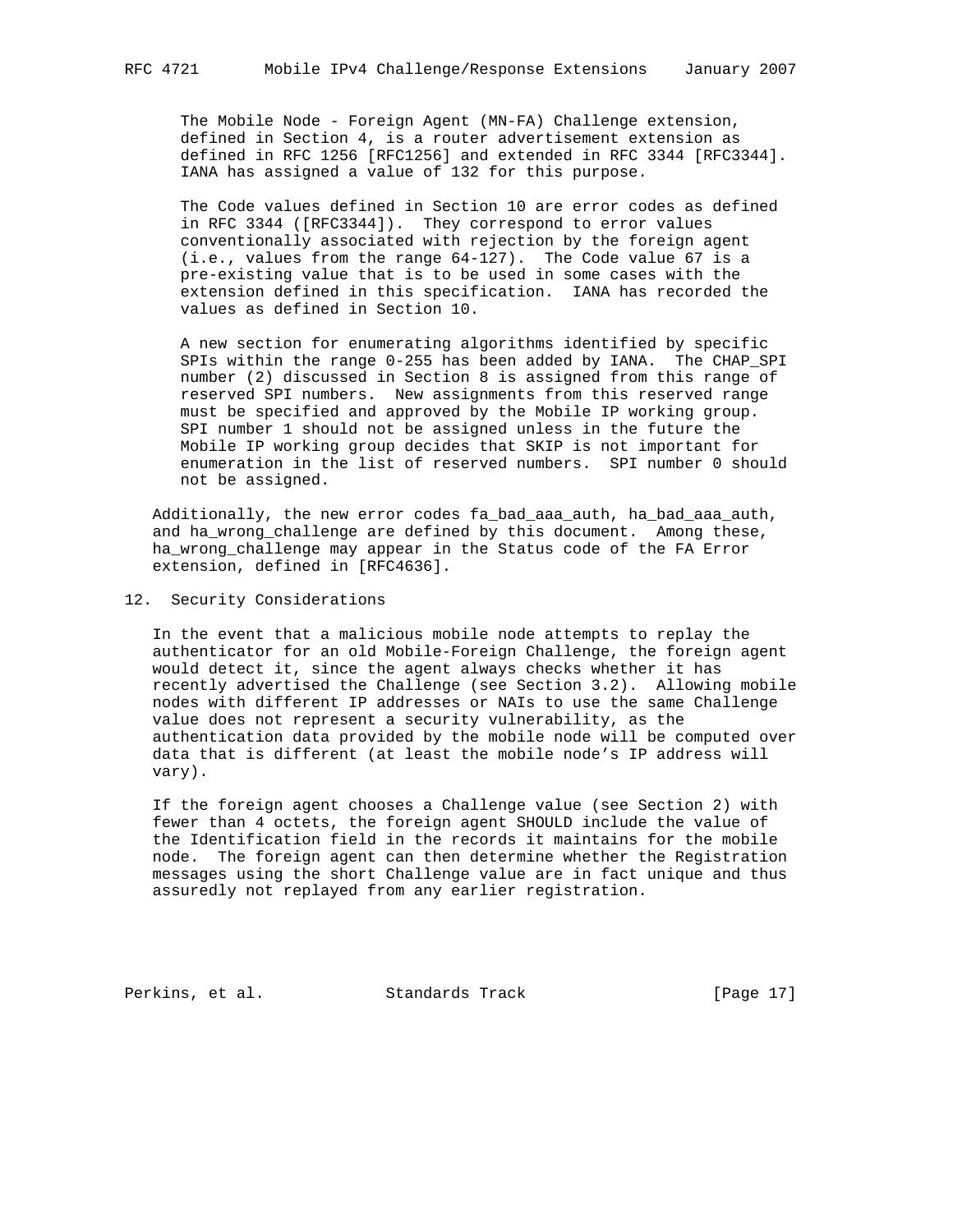Section 8 (SPI For RADIUS AAA Servers) defines a method of computing the Generalized Mobile IP Authentication extension's authenticator field, using MD5 in a manner that is consistent with RADIUS [RFC2865]. The use of MD5 in the method described in Section 8 is less secure than HMAC-MD5 [RFC2104] and MUST be avoided whenever possible.

 Note that an active attacker may try to prevent successful registrations by sending a large number of Agent Solicitations or bogus Registration Requests, each of which could cause the foreign agent to respond with a fresh challenge, invalidating the challenge that the MN is currently trying to use. To prevent such attacks, the foreign agent MUST NOT invalidate previously unused challenges when responding to unauthenticated Registration Requests or Agent Solicitations. In addition, the foreign agent MUST NOT allocate new storage when responding to such messages, as this would also create the possibility of denial of service.

 The Challenge extension specified in this document need not be used for co-located care-of address mode. In this case, replay protection is provided by the Identification field in the Registration Request message [RFC3344].

 The Generalized Mobile IP Authentication extension includes a subtype field that is used to identify characteristics of the particular authentication strategy. This document only defines one subtype, the Mobile-AAA Authentication subtype that uses HMAC-MD5. If it is necessary to move to a new message authentication algorithm in the future, this could be accomplished by defining a new subtype that uses a different one.

13. Acknowledgements

 The authors would like to thank Pete McCann, Ahmad Muhanna, Henrik Levkowetz, Kent Leung, Alpesh Patel, Madjid Nakhjiri, Gabriel Montenegro, Jari Arkko, and other MIP4 WG participants for their useful discussions.

- 14. Normative References
	- [RFC1256] Deering, S., "ICMP Router Discovery Messages", RFC 1256, September 1991.
	- [RFC1321] Rivest, R., "The MD5 Message-Digest Algorithm", RFC 1321, April 1992.
	- [RFC1994] Simpson, W., "PPP Challenge Handshake Authentication Protocol (CHAP)", RFC 1994, August 1996.

Perkins, et al. Standards Track [Page 18]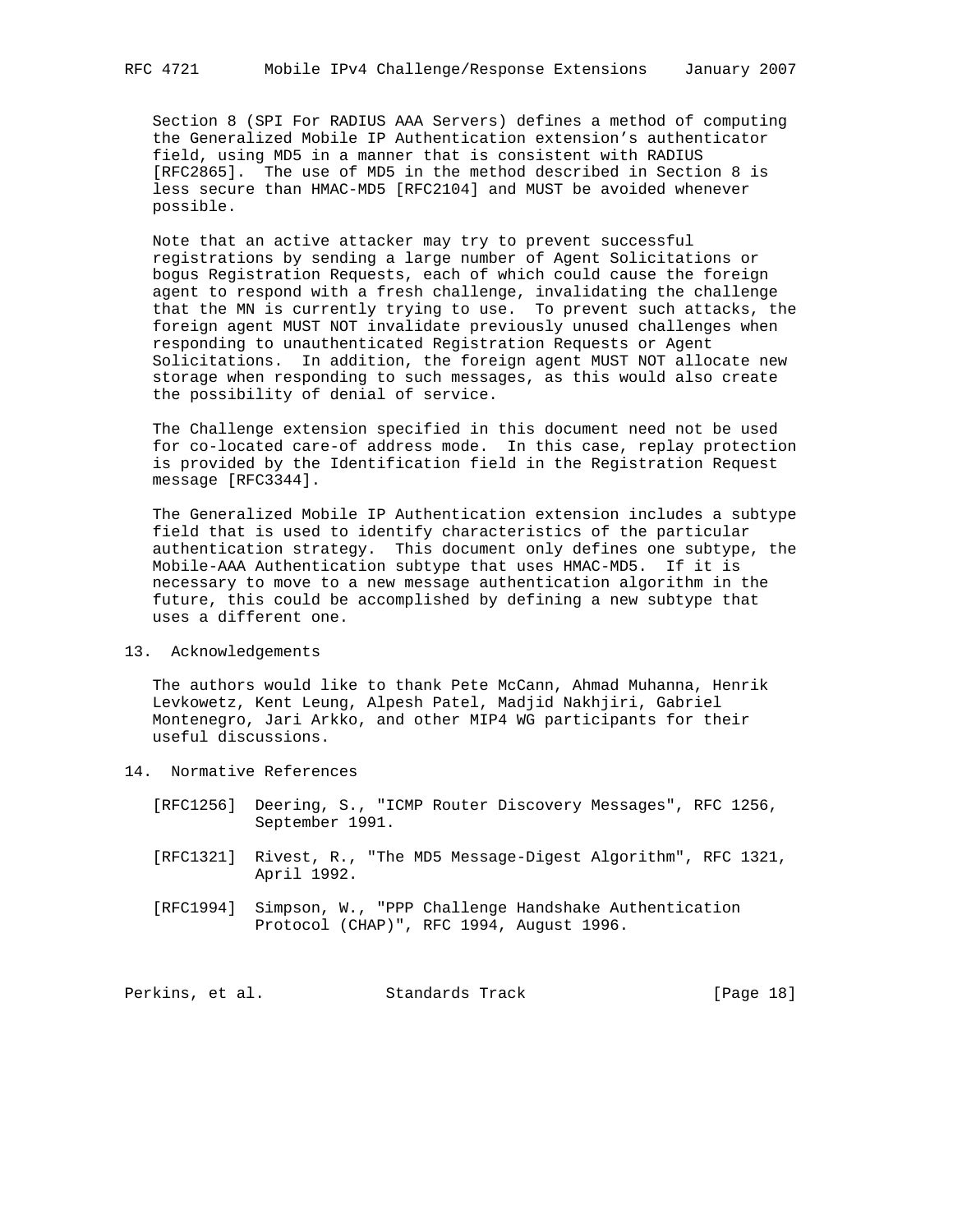RFC 4721 Mobile IPv4 Challenge/Response Extensions January 2007

- [RFC2104] Krawczyk, H., Bellare, M., and R. Canetti, "HMAC: Keyed- Hashing for Message Authentication", RFC 2104, February 1997.
- [RFC2119] Bradner, S., "Key words for use in RFCs to Indicate Requirement Levels", BCP 14, RFC 2119, March 1997.
- [RFC2865] Rigney, C., Willens, S., Rubens, A., and W. Simpson, "Remote Authentication Dial In User Service (RADIUS)", RFC 2865, June 2000.
- [RFC2794] Calhoun, P. and C. Perkins, "Mobile IP Network Access Identifier Extension for IPv4", RFC 2794, March 2000.
- [RFC3012] Perkins, C. and P. Calhoun, "Mobile IPv4 Challenge/Response Extensions", RFC 3012, November 2000.
- [RFC3344] Perkins, C., "IP Mobility Support for IPv4", RFC 3344, August 2002.
- [RFC4086] Eastlake, D., 3rd, Schiller, J., and S. Crocker, "Randomness Requirements for Security", BCP 106, RFC 4086, June 2005.
- [RFC4636] Perkins, C., "Foreign Agent Error Extension for Mobile IPv4", RFC 4636, October 2006.

Perkins, et al. Standards Track [Page 19]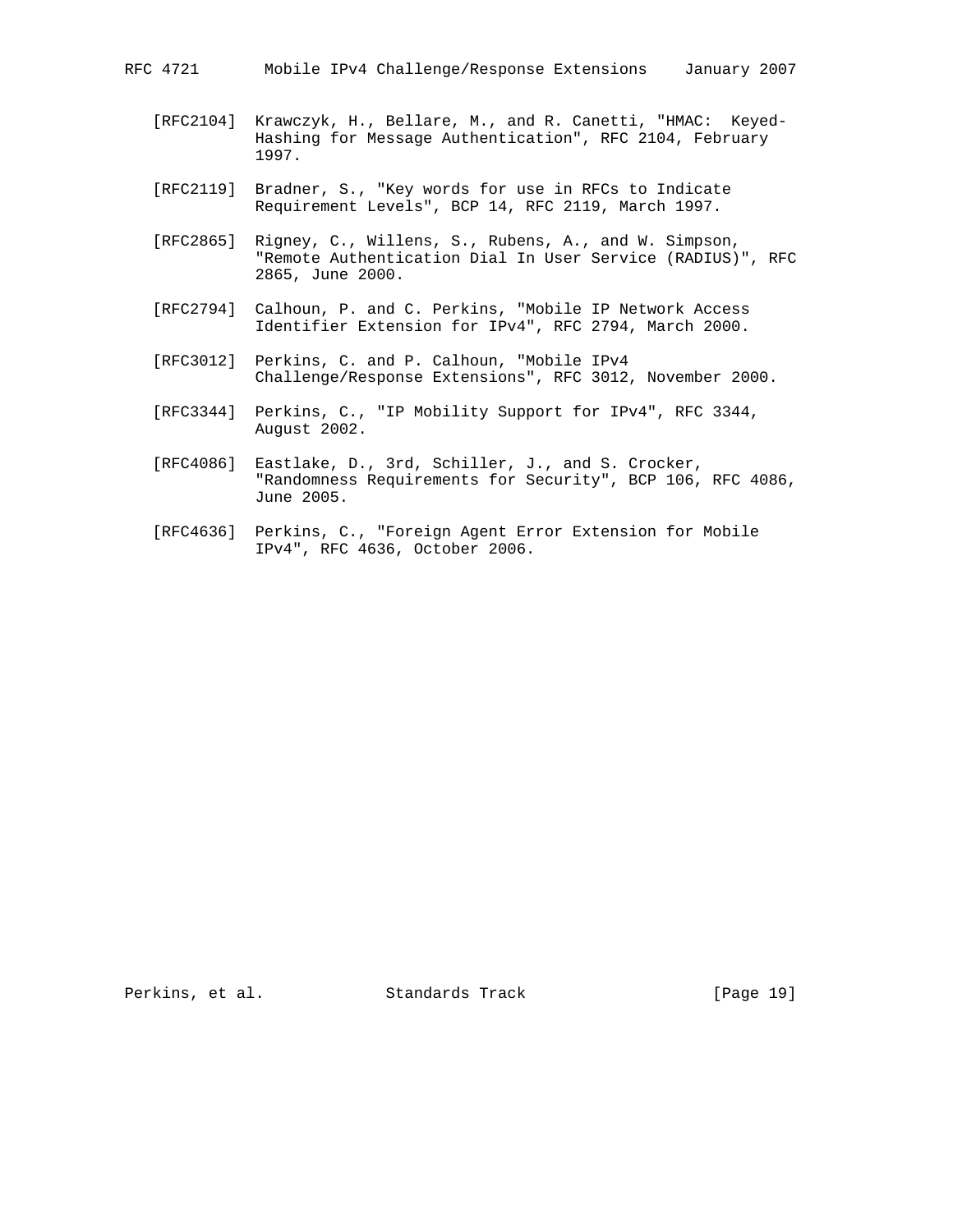Appendix A. Changes since RFC 3012

The following is the list of changes from RFC 3012 ([RFC3012]):

- o Foreign agent recommended to include a Challenge in every Registration Reply, so that mobile node can re-register without waiting for an Advertisement.
- o Foreign agent MUST record applicable challenge values used by each mobile node.
- o Mobile node forbidden to use Challenge values which were advertised previous to the last Challenge value which it had used for a registration.
- o Challenge definitions are cleaned up.
- o Programming suggestion added as an appendix.
- o HMAC\_CHAP\_SPI option is added for Generalized Mobile IP Authentication extension. Upon receipt of HMAC\_CHAP\_SPI, HMAC-MD5 is used instead of MD5 for computing the authenticator.
- o Added fa\_bad\_aaa\_auth and ha\_bad\_aaa\_auth error codes to report authentication errors caused while processing Mobile-AAA Authentication extension. Also, added the error code ha\_wrong\_challenge to indicate that Challenge value differs in the Registration Reply received from the home agent compare to the one sent to the home agent in the Registration Request.
- o Processing of the Mobile-AAA Authentication extension is clarified for the foreign agent and the home agent.
- o Co-existence of the Mobile-AAA Authentication extension in the same Registration Request is made explicit.
- o The situation in which the foreign agent sets missing\_challenge is clarified further.
- o The use of Mobile-AAA Authentication extension is allowed by the mobile node with co-located care-of address.
- o Added protection against bogus Registration Reply and Agent Advertisement. Also, the processing of the Challenge is clarified if it is received in the multicast/unicast Agent Advertisement.
- o Added reference of FA Error extension in the References section and also updated relevant text in section 3.2 and section 11.

Perkins, et al. Standards Track [Page 20]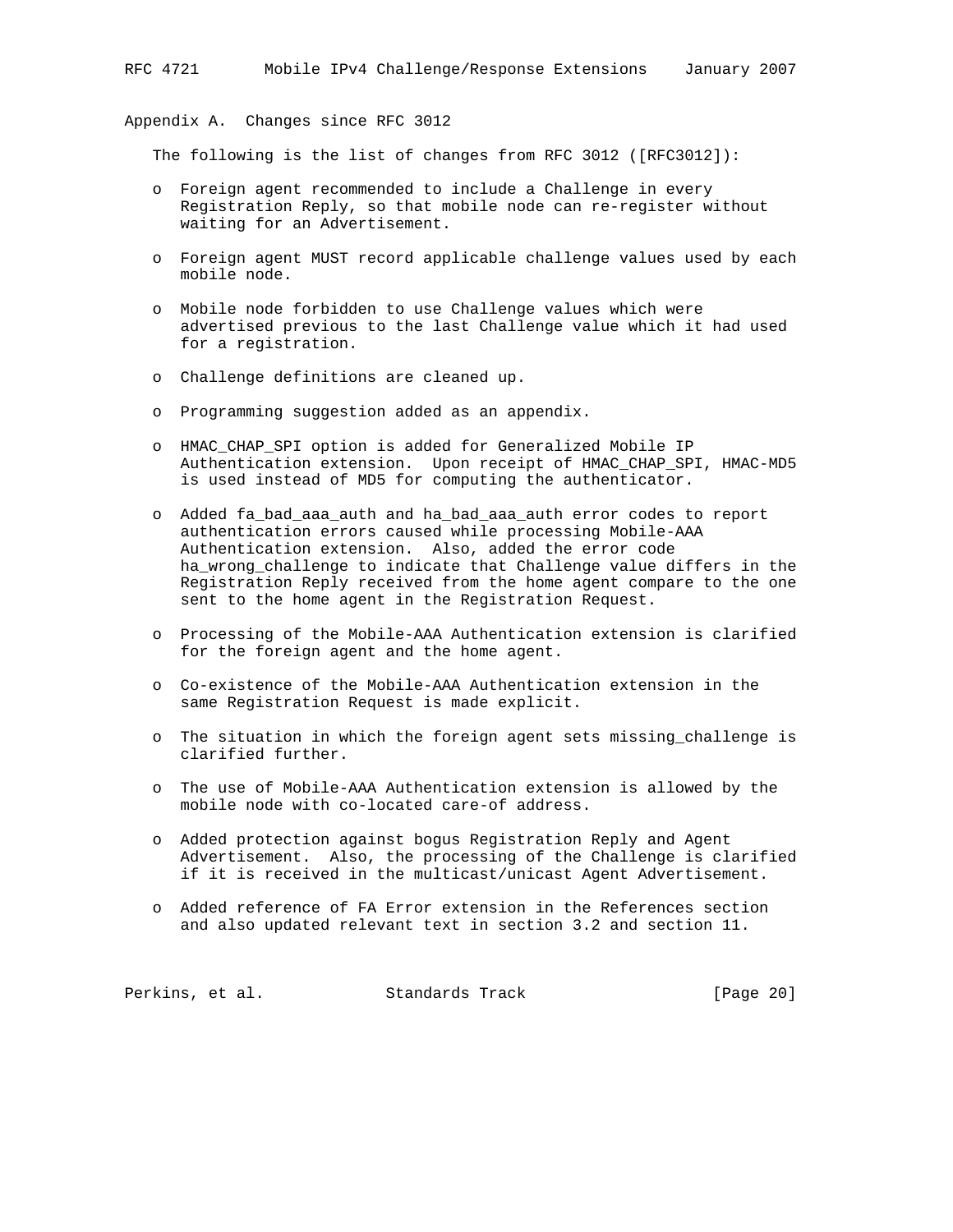## Appendix B. Verification Infrastructure

 The Challenge extensions in this protocol specification are expected to be useful to help the foreign agent manage connectivity for visiting mobile nodes, even in situations where the foreign agent does not have any security association with the mobile node or the mobile node's home agent. In order to carry out the necessary authentication, it is expected that the foreign agent will need the assistance of external administrative systems, which have come to be called AAA systems. For the purposes of this document, we call the external administrative support the "verification infrastructure". The verification infrastructure is described to motivate the design of the protocol elements defined in this document and is not strictly needed for the protocol to work. The foreign agent is free to use any means at its disposal to verify the credentials of the mobile node. It could, for instance, rely on a separate protocol between the foreign agent and the Mobile IP home agent and still not require any modification to the mobile node.

 In order to verify the credentials of the mobile node, we assume that the foreign agent has access to a verification infrastructure that can return a secure notification to the foreign agent that the authentication has been performed, along with the results of that authentication. This infrastructure may be visualized as shown in Figure 4.



Figure 4. The Verification Infrastructure

 After the foreign agent gets the Challenge authentication, it MAY pass the authentication to the (here unspecified) infrastructure and await a Registration Reply. If the Reply has a positive status (indicating that the registration was accepted), the foreign agent accepts the registration. If the Reply contains the Code value

Perkins, et al. Standards Track [Page 21]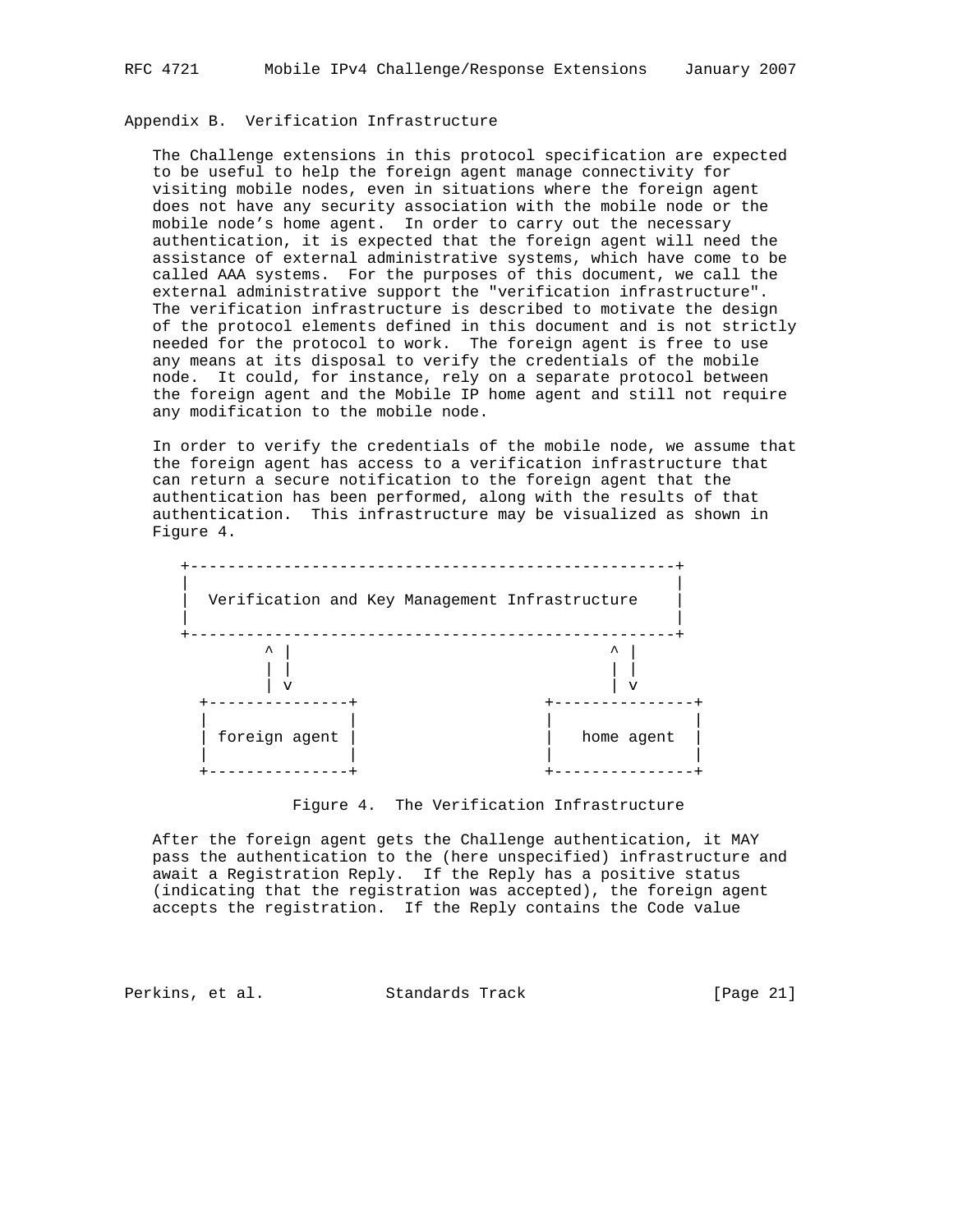BAD\_AUTHENTICATION (see Section 10), the foreign agent takes actions indicated for rejected registrations.

 Implicit in this picture is the important observation that the foreign agent and the home agent have to be equipped to make use of whatever protocol is required by the challenge verification and key management infrastructure shown in the figure.

 The protocol messages for handling the authentication within the verification infrastructure and the identity of the agent performing the verification of the foreign agent challenge are not specified in this document, as those operations do not have to be performed by any Mobile IP entity.

Appendix C. Message Flow for FA Challenge Messaging with Mobile-AAA Extension

| MN |                                        | FA                                                             | Verification   | home agent          |
|----|----------------------------------------|----------------------------------------------------------------|----------------|---------------------|
|    | <-- Adv+Challenge--<br>(if needed)     |                                                                | Infrastructure |                     |
|    | -- RReq+Challenge-><br>+ Auth.Ext.     | Auth. Request, incl.<br>-- RReq + Challenge ---><br>+ Auth.Ext | $R$ Req $+$    |                     |
|    |                                        |                                                                |                | $--$ Challenge $--$ |
|    |                                        | Authorization, incl.<br>$\leftarrow$ - RRep + Auth. Ext. ----- | <--- RRep      |                     |
|    | <-- RRep+Auth.Ext--<br>+ New Challenge |                                                                |                |                     |

Figure 5. Message Flows for FA Challenge Messaging

In Figure 5, the following informational message flow is illustrated:

- 1. The foreign agent includes a Challenge Value in a unicast Agent Advertisement, if needed. This advertisement MAY have been produced after receiving an Agent Solicitation from the mobile node (not shown in the diagram).
- 2. The mobile node creates a Registration Request including the advertised Challenge Value in the Challenge extension, along with a Mobile-AAA authentication extension.

| Perkins, et al.<br>Standards Track | [Page $22$ ] |
|------------------------------------|--------------|
|------------------------------------|--------------|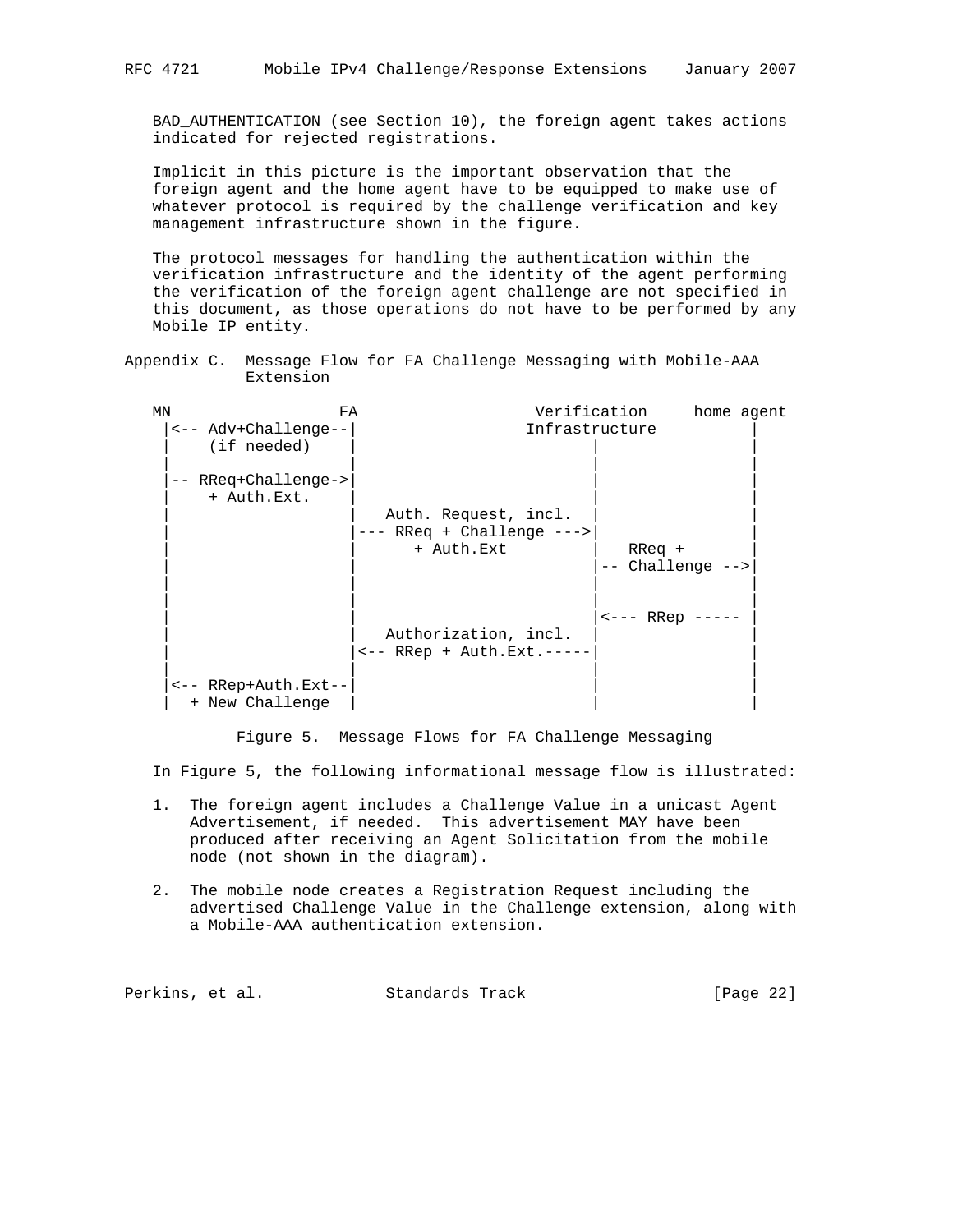- 3. The foreign agent relays the Registration Request either to the home agent specified by the mobile node or to its locally configured Verification Infrastructure (see Appendix B), according to local policy.
- 4. The foreign agent receives a Registration Reply with the appropriate indications for authorizing connectivity for the mobile node.
- 5. The foreign agent relays the Registration Reply to the mobile node, often along with a new Challenge Value to be used by the mobile node in its next Registration Request message.

```
Appendix D. Message Flow for FA Challenge Messaging with MN-FA
            Authentication
```
MN FA **FA** home agent |<-- Adv+Challenge--| | (if needed) | | | -- RReq+Challenge-> + Auth.Ext. --- RReq + Challenge ---> + HA-FA Auth.Ext | | | | |<-- RRep + Challenge ----| + HA-FA Auth.Ext | | | |<-- RRep+Auth.Ext--| | + New Challenge

 Figure 6. Message Flows for FA Challenge Messaging with MN-FA Authentication

In Figure 6, the following informational message flow is illustrated:

- 1. The foreign agent disseminates a Challenge Value in an Agent Advertisement, if needed. This advertisement MAY have been produced after receiving an Agent Solicitation from the mobile node (not shown in the diagram).
- 2. The mobile node creates a Registration Request including the advertised Challenge Value in the Challenge extension, along with a Mobile-Foreign Authentication extension.
- 3. The foreign agent relays the Registration Request to the home agent specified by the mobile node.

| Perkins, et al.<br>Standards Track | [Page 23] |
|------------------------------------|-----------|
|------------------------------------|-----------|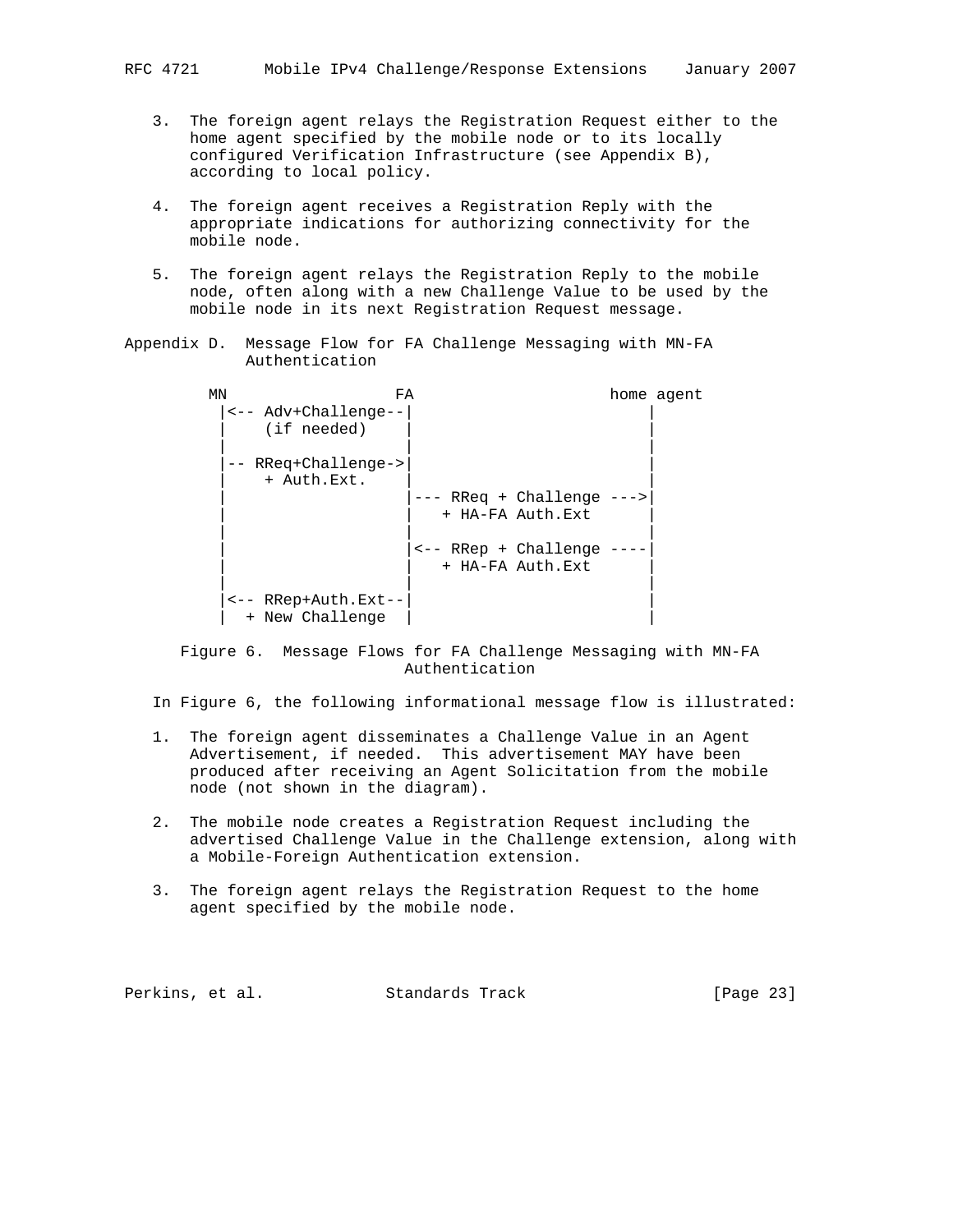- 4. The foreign agent receives a Registration Reply with the appropriate indications for authorizing connectivity for the mobile node.
- 5. The foreign agent relays the Registration Reply to the mobile node, possibly along with a new Challenge Value to be used by the mobile node in its next Registration Request message. If the Reply contains the Code value ha\_bad\_aaa\_auth (see Section 10), the foreign agent takes actions indicated for rejected registrations.

```
Appendix E. Example Pseudo-Code for Tracking Used Challenges
```

```
 current_chal := RegistrationRequest.challenge_extension_value
  last_chal := mobile_node_record.last_used_adv_chal
  if (current_chal == mobile_node_record.RegReply_challenge) {
      update (mobile_node_record, current_chal)
      return (OK)
}
  else if (current_chal "among" VALID_ADV_CHALLENGES[]{
     if (last_chal "among" VALID_ADV_CHALLENGES[]) {
        if (current_chal is "before" last_chal) {
            send_error(STALE_CHALLENGE)
        return (FAILURE)
}
        else {
           update (mobile node record, current chal)
            return (OK)
         }
     }
     else {
        update (mobile_node_record, current_chal)
        return (OK)
     }
  }
  else {
     send_error(UNKNOWN_CHALLENGE);
```
Perkins, et al. Standards Track [Page 24]

}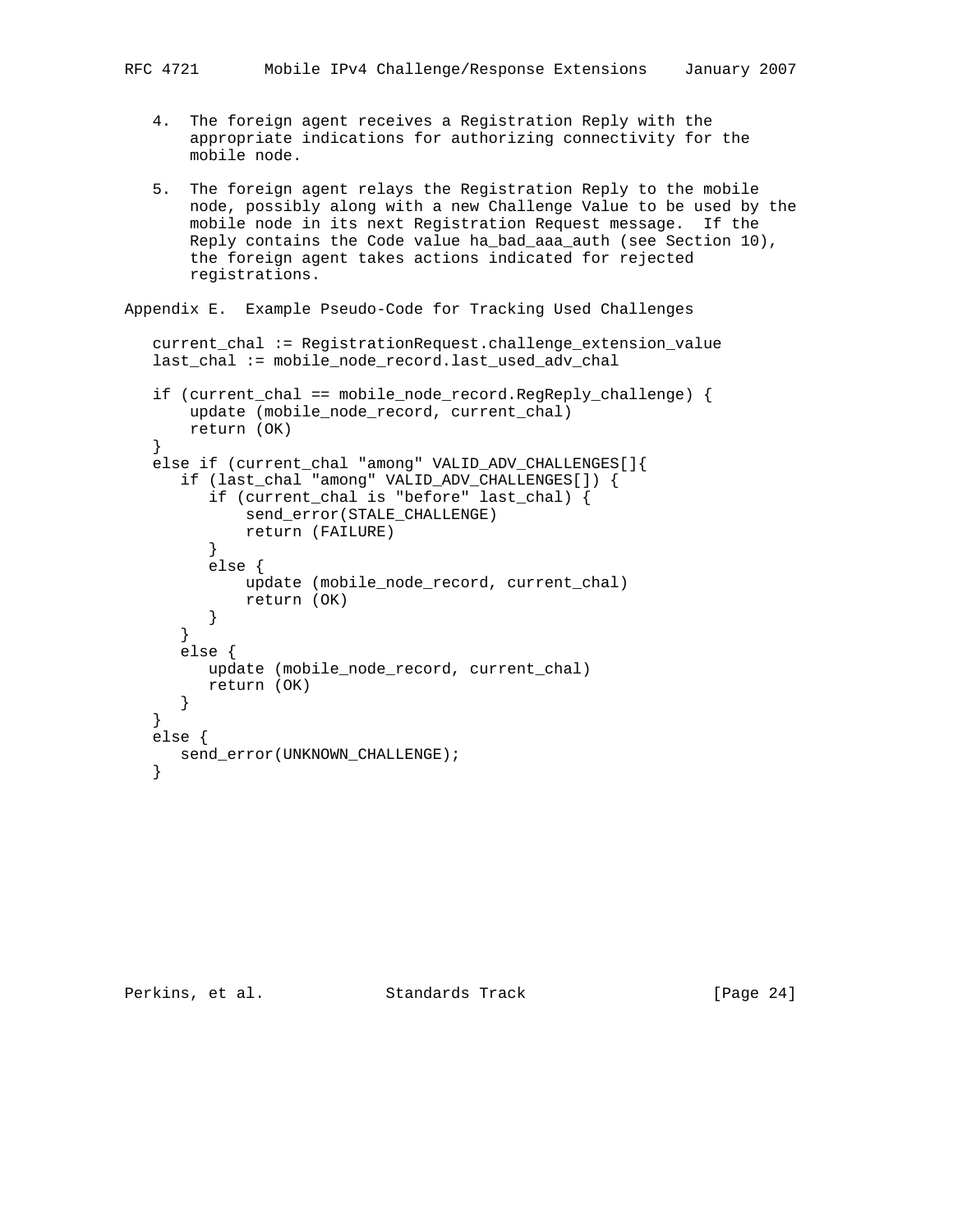Authors' Addresses

 Charles E. Perkins Nokia Research Center Communications Systems Lab 313 Fairchild Drive Mountain View, California 94043

 Phone: +1 650 625-2986 EMail: charles.perkins@nokia.com

 Pat R. Calhoun Cisco Systems, Inc. 170 West Tasman Drive San Jose, CA 95134

 Phone: +1 408-853-5269 EMail: pcalhoun@cisco.com

 Jayshree Bharatia Nortel Networks 2221, Lakeside Blvd Richardson, TX 75082

 Phone: +1 972-684-5767 EMail: jayshree@nortel.com

Perkins, et al. Standards Track [Page 25]